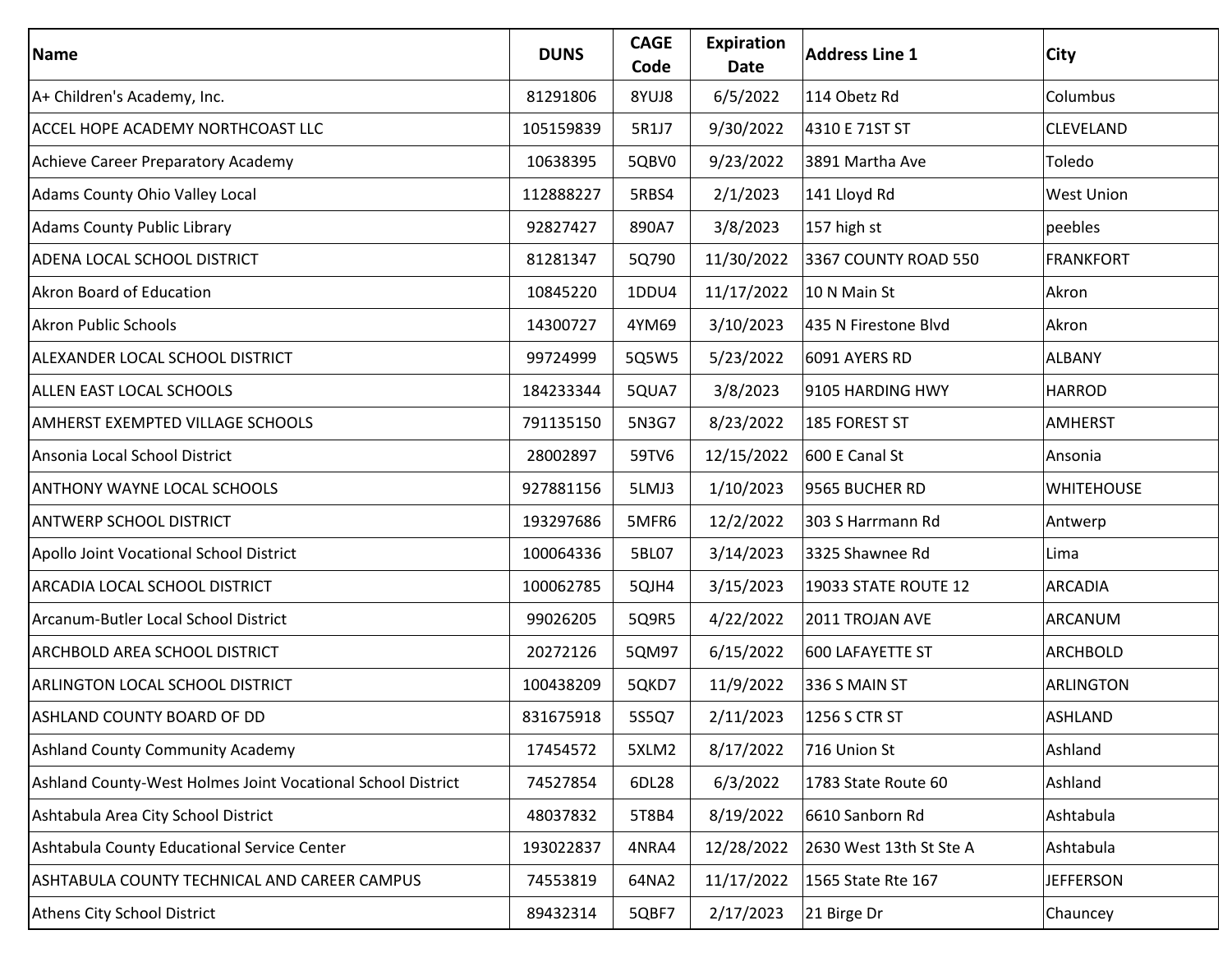| Name                                              | <b>DUNS</b> | <b>CAGE</b><br>Code | Expiration<br>Date | <b>Address Line 1</b>    | City                 |
|---------------------------------------------------|-------------|---------------------|--------------------|--------------------------|----------------------|
| Athens-Meigs Educational Service Center           | 184233443   | 37SB2               | 10/11/2022         | 21 Birge Dr              | Chauncey             |
| <b>AUBURN CAREER CENTER</b>                       | 80158165    | 3C9P0               | 5/30/2022          | 8140 Auburn Rd           | PAINESVILLE          |
| <b>AUGLAIZE COUNTY EDUCATIONAL SERVICE CENTER</b> | 144461985   | 54GT1               | 7/21/2022          | 1045 DEARBAUGH AVE STE 2 | <b>WAPAKONETA</b>    |
| <b>AURORA CITY SCHOOL DISTRICT</b>                | 85233724    | 5R2U5               | 9/24/2022          | 102 E GARFIELD RD        | <b>AURORA</b>        |
| <b>AUSTINTOWN LOCAL SCHOOLS</b>                   | 86657186    | 4RK60               | 12/15/2022         | 700 S Raccoon Rd         | Youngstown           |
| <b>Autism Model School</b>                        | 78704090    | 5RBB7               | 6/3/2022           | 3020 Tremainsville Rd    | Toledo               |
| <b>Avon Local School District</b>                 | 100439462   | 5QNC0               | 2/28/2023          | 36600 Detroit Rd         | <b>AVON</b>          |
| Avon Local School District                        | 100439462   | <b>98J38</b>        | 2/28/2023          | 36600 Detroit Rd         | <b>AVON</b>          |
| <b>AYERSVILLE LOCAL SCHOOL DIST</b>               | 81215162    | 5R8L0               | 2/17/2023          | 28046 WATSON RD          | <b>DEFIANCE</b>      |
| <b>Barberton City School District</b>             | 14679351    | 502U4               | 11/29/2022         | 633 BRADY AVE            | <b>BARBERTON</b>     |
| <b>Barberton Public Library</b>                   | 120526546   | 8SDM1               | 9/22/2022          | 602 W PARK AVE           | <b>BARBERTON</b>     |
| <b>BARNESVILLE BOARD OF EDUCATION</b>             | 47755517    | 5AVQ1               | 5/3/2022           | 210 W CHURCH ST          | <b>BARNESVILLE</b>   |
| <b>BEACHWOOD CITY SCHOOLS</b>                     | 809459717   | 5C8J2               | 2/22/2023          | 24601 FAIRMOUNT BLVD     | <b>BEACHWOOD</b>     |
| Beacon Hill Academy                               | 78433152    | 7E4C6               | 1/25/2023          | 10470 Winesburg Road     | Dundee               |
| BEAVER LOCAL SCHOOL DISTRICT                      | 193298783   | 1HNH8               | 8/12/2022          | 13187 STATE ROUTE 7      | <b>LISBON</b>        |
| Beavercreek City School District                  | 68943299    | 3WBE8               | 12/7/2022          | 3040 Kemp Rd             | <b>Beavercreek</b>   |
| BELLAIRE LOCAL SCHOOLS DISTRICT                   | 96340252    | 4RHQ8               | 9/13/2022          | 340 34TH ST              | <b>BELLAIRE</b>      |
| Bellbrook-Sugarcreek Schools                      | 32481855    | 5QXV5               | 11/15/2022         | 3757 Upper Bellbrook Rd  | <b>Bellbrook</b>     |
| <b>BELLEFONTAINE CITY SCHOOLS DISTRICT</b>        | 89428296    | 4SHQ4               | 8/19/2022          | 820 LUDLOW RD            | <b>BELLEFONTAINE</b> |
| <b>Belpre City Schools District</b>               | 30073902    | 5QNC4               | 8/17/2022          | 2014 ROCKLAND AVE        | <b>BELPRE</b>        |
| BENJAMIN LOGAN LOCAL SCHOOL DISTRICT              | 56072648    | 5R2U9               | 9/14/2022          | 4740 COUNTY RD 26        | <b>BELLEFONTAINE</b> |
| Berea City School District                        | 68913011    | 5QW01               | 3/8/2023           | 390 Fair St              | Berea                |
| Berkshire Local School District                   | 44914026    | 67QH9               | 3/21/2023          | 14259 CLARIDON TROY RD   | <b>BURTON</b>        |
| Berne Union Local School District                 | 32104648    | 58DG4               | 12/7/2022          | 506 N Main St            | <b>Sugar Grove</b>   |
| BETHEL TATE LOCAL SCHOOL DISTRICT                 | 193023025   | 5QDZ5               | 1/20/2023          | 675 W PLANE ST           | <b>BETHEL</b>        |
| Big Walnut Local School District                  | 29026663    | 5C990               | 10/21/2022         | 110 TIPPETT CT           | <b>SUNBURY</b>       |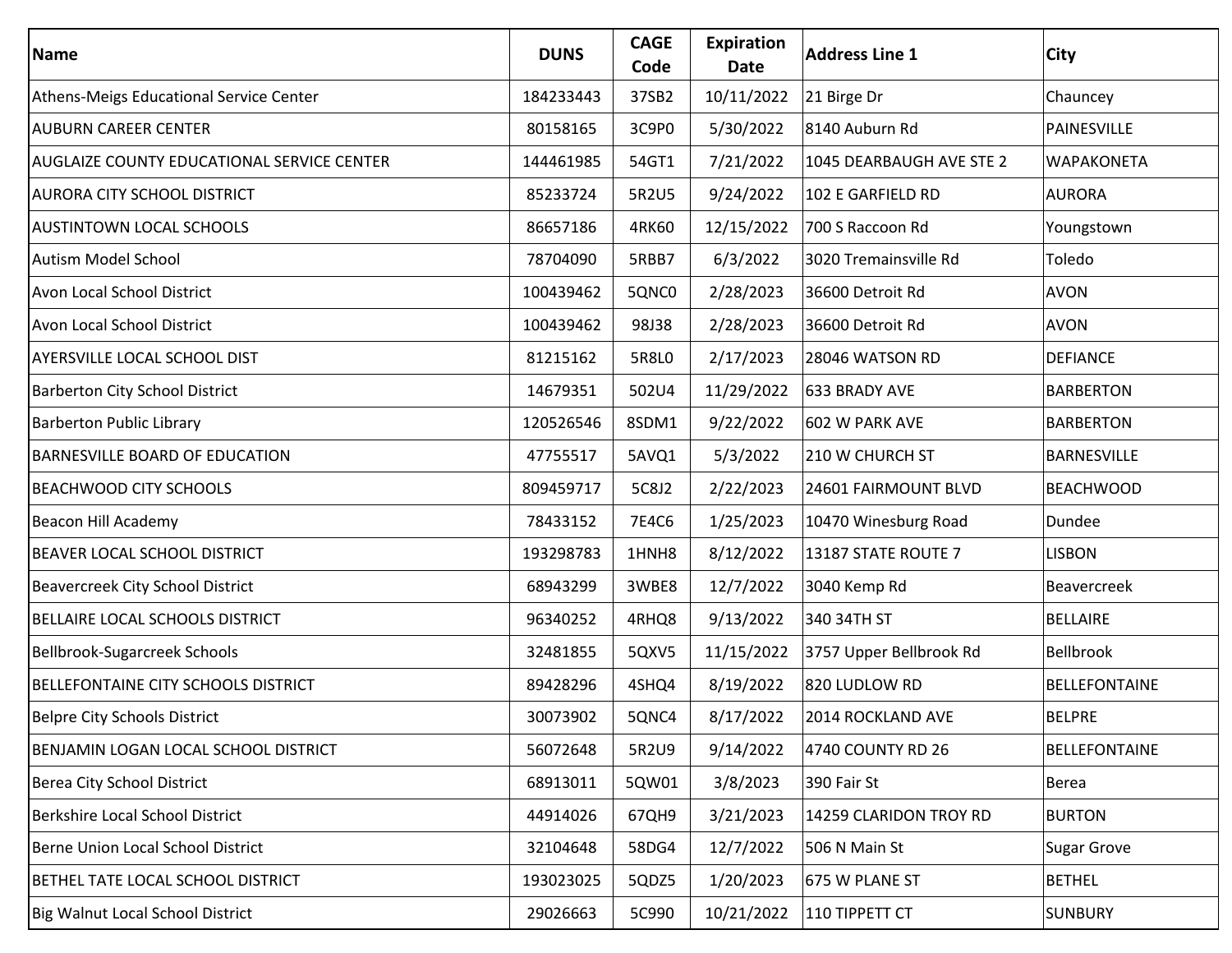| Name                                              | <b>DUNS</b> | <b>CAGE</b><br>Code | <b>Expiration</b><br>Date | <b>Address Line 1</b>               | <b>City</b>             |
|---------------------------------------------------|-------------|---------------------|---------------------------|-------------------------------------|-------------------------|
| <b>Black River Local School District</b>          | 94493210    | 7RMS0               | 3/2/2023                  | 257-A County Rd 40                  | Sullivan                |
| BLANCHESTER LOCAL SCHOOL DISTRICT                 | 38720074    | 64SD5               | 11/15/2022                | 951 CHERRY ST                       | <b>BLANCHESTER</b>      |
| <b>BLOOM CARROLL LOCAL SCHOOL DISTRICT</b>        | 32186322    | 4YZ44               | 6/14/2022                 | 5240 PLUM RD                        | <b>CARROLL</b>          |
| BLOOM- VERNON LOCAL SCHOOL DISTRICT               | 55563688    | 5R8B5               | 2/24/2023                 | <b>10529 MAIN ST</b>                | <b>SOUTH WEBSTER</b>    |
| Bluffton Exempted Village School District         | 100432004   | 5QQ55               | 12/31/2022                | 102 S JACKSON ST                    | <b>BLUFFTON</b>         |
| <b>BRADFORD EXEMPTED VILLAGE SCHOOL DISTRICT</b>  | 23686579    | 5RBP6               | 3/9/2023                  | 760 RAILROAD AVE                    | <b>BRADFORD</b>         |
| BRECKSVILLE-BROADVIEW HTS BOARD OF EDUCATION      | 20641031    | 4PKM1               | 2/17/2023                 | 6638 MILL RD                        | <b>BRECKSVILLE</b>      |
| <b>Bright Local School District</b>               | 97927248    | 5QGC4               | 3/2/2023                  | 44 N High St                        | Mowrystown              |
| <b>Broadway Academy</b>                           | 968951629   | 6JUZ0               | 10/12/2022                | 3398 E. 55th Ave.                   | Cleveland               |
| <b>Brookfield Local School District</b>           | 26623819    | 748P5               | 11/12/2022                | 614 BEDFORD RD SE                   | <b>BROOKFIELD</b>       |
| Brown Local School District Inc                   | 92631431    | 5QJL1               | 3/2/2023                  | 3242 Coral Rd NW                    | <b>MALVERN</b>          |
| <b>BRUNSWICK CITY SCHOOLS</b>                     | 94509643    | 4ZE75               | 5/27/2022                 | 3643 Center Rd                      | <b>Brunswick</b>        |
| <b>BRYAN CITY SCHOOL DISTRICT</b>                 | 100060797   | 5Q5Y9               | 1/7/2023                  | 1350 FOUNTAIN GROVE DR              | <b>BRYAN</b>            |
| <b>BUCKEYE CENTRAL LOCAL SCHOOL DISTRICT</b>      | 2239564     | 6PVH0               | 9/7/2022                  | 938 S KIBLER ST                     | <b>NEW WASHINGTON</b>   |
| <b>BUCKEYE COMMUNITY SCHOOL - LONDON</b>          | 118316133   | 95SN4               | 9/20/2022                 | 177 W HIGH ST                       | <b>LONDON</b>           |
| <b>BUCKEYE COMMUNITY SCHOOL - MARION</b>          | 118316110   | 95SP6               | 9/20/2022                 | 366 W CENTER ST                     | <b>MARION</b>           |
| <b>BUCKEYE JOINT VOCATIONAL SCHOOL DISTRICT</b>   | 60407350    | 6C2P4               | 3/18/2023                 | 545 UNIVERSITY DR                   | <b>NEW PHILADELPHIA</b> |
| <b>BUCKEYE LOCAL SCHOOL DISTRICT</b>              | 87242434    | 5QRS8               | 12/6/2022                 | 3044 COLUMBIA RD                    | <b>MEDINA</b>           |
| <b>BUCKEYE LOCAL SCHOOL DISTRICT</b>              | 92622133    | 5R1J2               | 2/2/2023                  | 3436 EDGEWOOD DR                    | <b>ASHTABULA</b>        |
| <b>BUCKEYE ONLINE SCHOOL FOR SUCCESS, INC</b>     | 158895271   | 5QZF6               | 7/6/2022                  | $ 119E$ 5TH ST                      | <b>EAST LIVERPOOL</b>   |
| <b>BUCKEYE SCHOOL DISTRICT BOARD OF EDUCATION</b> | 68759190    | 4LCY4               | 1/10/2023                 | 6899 STATE RTE 150                  | DILLONVALE              |
| <b>BUCKEYE VALLEY LOCAL SCH DIST</b>              | 193298007   | 5R8L5               | 11/17/2022                | 901 COOVER ROAD                     | <b>DELAWARE</b>         |
| <b>BUCYRUS CITY SCHOOL DISTRICT</b>               | 93279032    | 4B1H0               | 1/25/2023                 | 170 PLYMOUTH ST                     | <b>BUCYRUS</b>          |
| <b>BUTLER TECH</b>                                | 84751403    | 4M8X0               | 3/25/2023                 | 3603 HAMILTON MIDDLETOWN R HAMILTON |                         |
| Caldwell Exempted Village School District         | 42220459    | 5RGG6               | 3/4/2023                  | 516 Fairground St                   | Caldwell                |
| CAMPBELL BOARD OF EDUCATION                       | 77783272    | 5QY64               | 11/5/2022                 | 280 6TH ST                          | <b>CAMPBELL</b>         |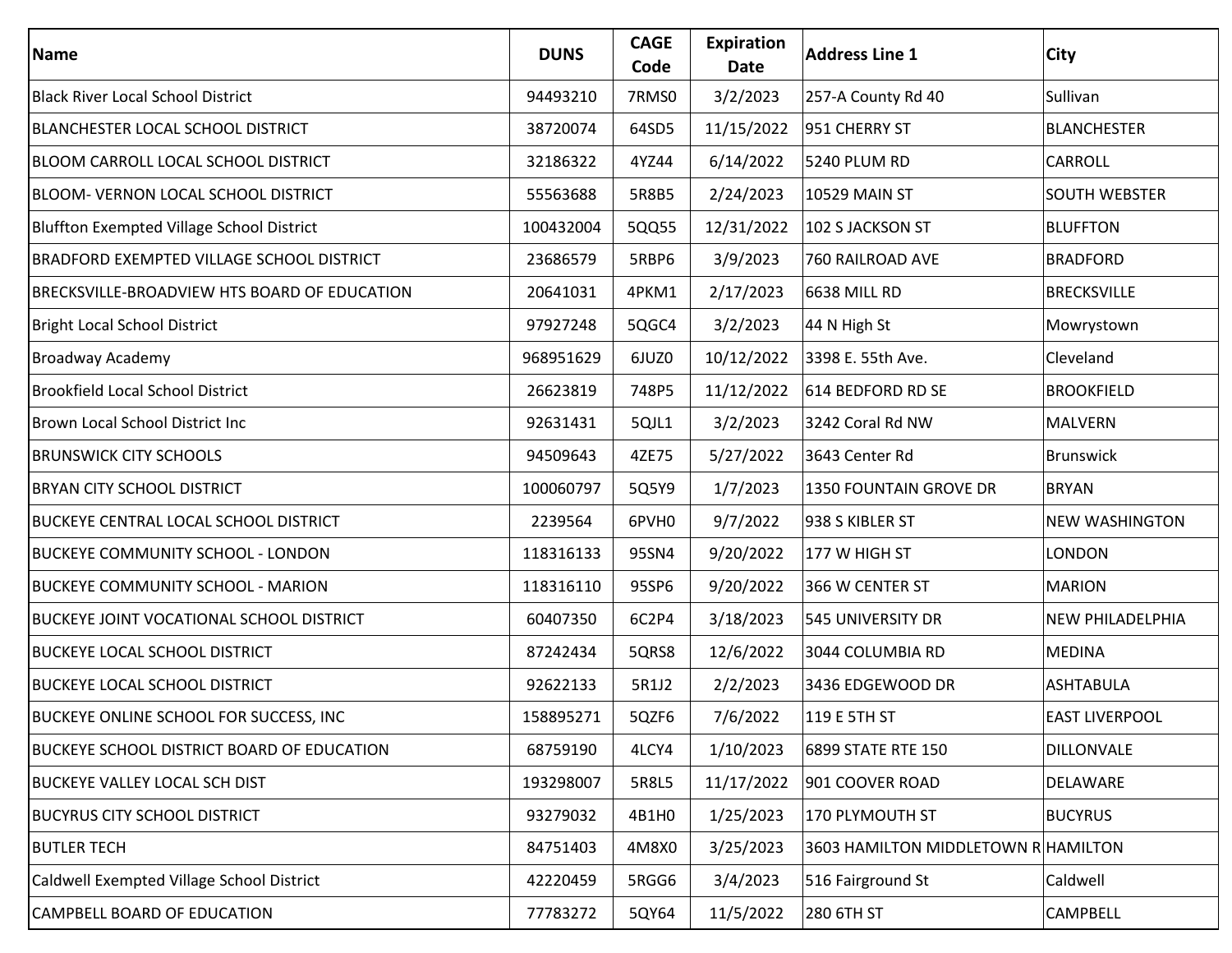| <b>Name</b>                                       | <b>DUNS</b> | <b>CAGE</b><br>Code | <b>Expiration</b><br>Date | <b>Address Line 1</b>                | City             |
|---------------------------------------------------|-------------|---------------------|---------------------------|--------------------------------------|------------------|
| CANAL WINCHESTER LOCAL SCHOOLS                    | 75012799    | 8CNZ8               | 10/11/2022                | 100 Washington St                    | Canal Winchester |
| <b>CANTON CITY SCHOOL DISTRICT</b>                | 81776510    | 4D0W8               | 12/14/2022                | 305 MCKINLEY AVE NW                  | <b>CANTON</b>    |
| <b>Canton Local School District</b>               | 8232340     | 4SAQ8               | 11/19/2022                | 4526 Ridge Ave SE                    | Canton           |
| CARDINGTON LINCOLN LOCAL SCHOOL DISTRICT INC      | 29093721    | 64N27               | 11/30/2022                | 121 NICHOLS ST                       | CARDINGTON       |
| <b>Career And Technology Education Centers</b>    | 75033043    | 52DR2               | 6/29/2022                 | 150 Price Rd                         | Newark           |
| Carrollton Exempted Village School District       | 54048384    | 5Q8B9               | 12/6/2022                 | 205 Scio Rd SW                       | Carrollton       |
| <b>Cedar Cliff Local School District</b>          | 938583135   | 5QFH0               | 8/17/2022                 | 248 N Main St                        | Cedarville       |
| Cedarville, Village Of                            | 949726426   | 94VC9               | 8/23/2022                 | 301 Palmer Dr                        | Cedarville       |
| CELINA CITY BOARD OF EDUCATION                    | 13433719    | 5QL37               | 11/11/2022                | 585 E LIVINGSTON ST                  | <b>CELINA</b>    |
| Centerburg Local School District                  | 55448500    | 5QDG3               | 7/9/2022                  | 119 S Preston St                     | Centerburg       |
| CENTRAL CLEVELAND DROP BACK IN                    | 962293333   | 625Z7               | 6/21/2022                 | 5806 BROADWAY AVE                    | CLEVELAND        |
| <b>Central Local School District</b>              | 100816594   | 5QKR1               | 7/22/2022                 | 06289 US 127                         | Sherwood         |
| <b>Champion Local Schools</b>                     | 95473617    | 5Q8Y9               | 2/23/2023                 | 5976 Mahoning Ave Nw Ste B           | <b>WARREN</b>    |
| Chesapeake Union Exempted Village School District | 71641245    | 5APN4               | 8/20/2022                 | 10183 County Rd One                  | Chesapeake       |
| Chillicothe City School District                  | 89426803    | 5QV32               | 3/14/2023                 | 425 Yoctangee Pkwy                   | Chillicothe      |
| Cincinnati College Preparatory Academy            | 55097427    | 5BVC2               | 1/10/2023                 | 1425 Linn St                         | Cincinnati       |
| Circleville City School District                  | 47936083    | 5RN44               | 5/19/2022                 | 388 Clark Dr                         | Circleville      |
| <b>Citizens Academy Southeast</b>                 | 79762229    |                     | 1/10/2023                 | 15700 LOTUS DR                       | CLEVELAND        |
| <b>Citizens Academy Southeast</b>                 | 79762229    | 8DJ29               | 1/10/2023                 | 15700 LOTUS DR                       | CLEVELAND        |
| <b>CITY DAY COMMUNITY SCHOOL INC</b>              | 132063756   | 5QY31               | 9/3/2022                  | 320 S MAIN ST                        | <b>DAYTON</b>    |
| <b>Clark County Educational Service Center</b>    | 37535192    | 4NME0               | 6/16/2022                 | 4170 Allium Ct                       | Springfield      |
| Clay Local School District                        | 100666338   | 5QFD8               | 11/29/2022                | 44 Clay High St                      | Portsmouth       |
| <b>Claymont City Schools</b>                      | 828258801   | 5QH43               | 9/20/2022                 | 201 N 3RD ST                         | <b>DENNISON</b>  |
| Clear Fork Valley Local School District           | 55146013    | 5Q5J8               | 8/9/2022                  | 211 SCHOOL ST                        | <b>BELLVILLE</b> |
| <b>Clearview Local School District</b>            | 56289119    | 8DCZ1               | 1/11/2023                 | 4700 Broadway Ave                    | Lorain           |
| CLERMONT COUNTY EDUCATION SERVICE CENTER          | 932327505   | 655V2               | 11/10/2022                | 2400 CLERMONT CENTER DR STE JBATAVIA |                  |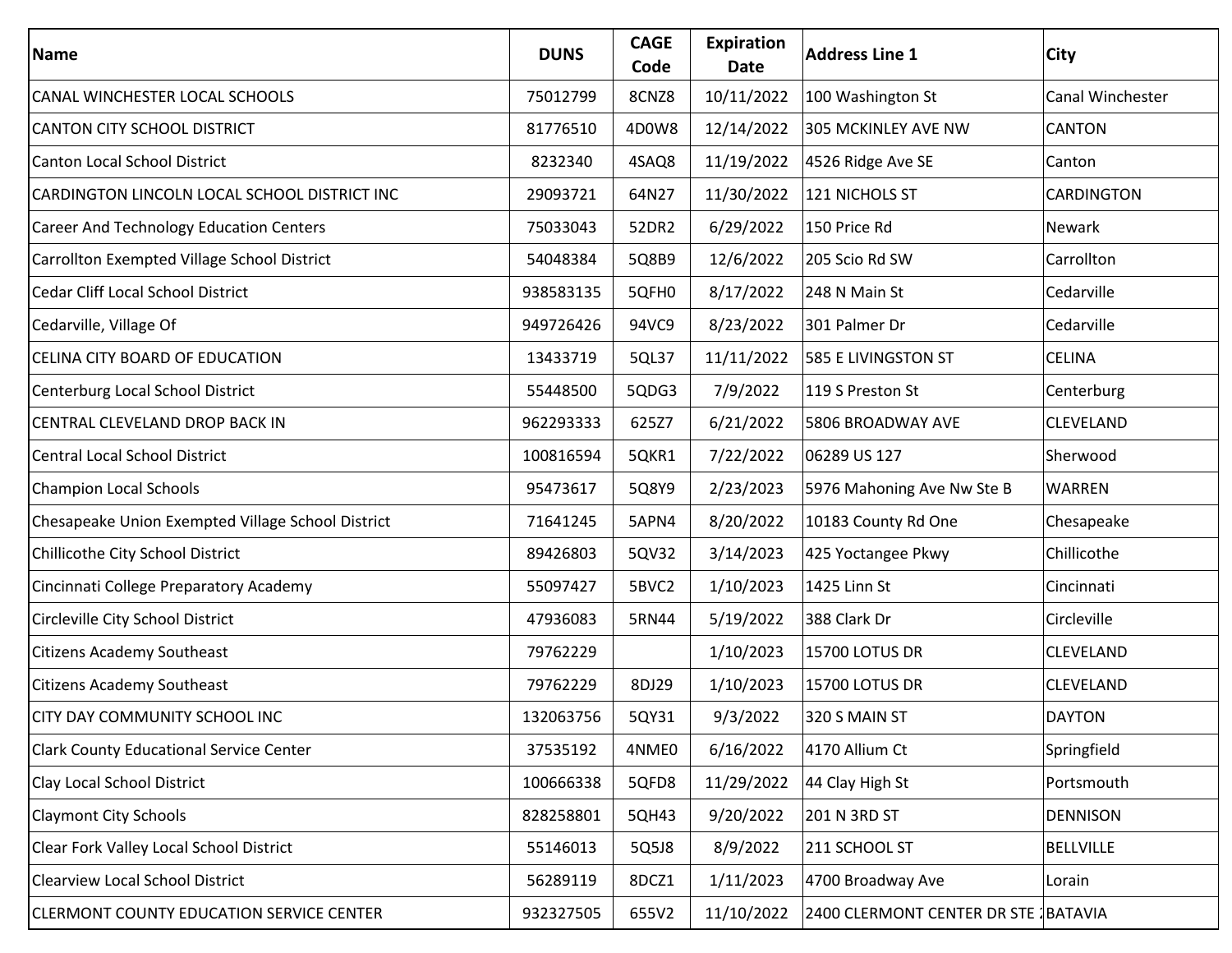| Name                                                   | <b>DUNS</b> | <b>CAGE</b><br>Code | Expiration<br>Date | <b>Address Line 1</b>                 | City                  |
|--------------------------------------------------------|-------------|---------------------|--------------------|---------------------------------------|-----------------------|
| <b>Clermont Northeastern Local Schools</b>             | 38729125    | 8BPX1               | 12/27/2022         | 2792 US Hwy 50                        | <b>BATAVIA</b>        |
| <b>CLEVELAND ARTS &amp; SOC SCI SCHOOL</b>             | 800470796   | 5QV17               | 12/6/2022          | 10701 SHAKER BLVD                     | CLEVELAND             |
| <b>CLEVELAND MUNICIPAL SCHOOL DISTRICT</b>             | 808493311   | 50EH6               | 10/12/2022         | 5100 Biddulph Rd                      | Cleveland             |
| <b>Cleveland Municipal School District</b>             | 73132045    | 4D8K3               | 12/13/2022         | 1111 Superior Ave E Ste 1800          | Cleveland             |
| <b>Cleveland Preparatory Academy</b>                   | 78534057    | 6WVR2               | 6/21/2022          | 4850 Pearl Rd                         | Cleveland             |
| CLOVERLEAF LOCAL SCHOOL DISTRICT                       | 12336327    | 5RZD4               | 3/21/2023          | 8525 FRIENDSVILLE RD                  | LODI                  |
| CLYDE-GREEN SPRINGS EXEMPTED VILLAGE SCHOOL DISTRICT   | 55335087    | 5QDP3               | 11/2/2022          | 106 S MAIN ST                         | <b>CLYDE</b>          |
| <b>COLLINS CAREER CENTER</b>                           | 100064401   | 55WN9               | 10/4/2022          | 11627 ST RT 243                       | CHESAPEAKE            |
| COLONEL CRAWFORD LOCAL SCHOOL DISTRICT                 | 94493152    | 64SE2               | 6/15/2022          | 2303 State Route 602                  | North Robinson        |
| COLUMBIANA COUNTY EDUCATIONAL SERVICES CENTER          | 184233971   | 4CPR0               | 2/1/2023           | 38720 SALTWELL RD                     | <b>LISBON</b>         |
| COLUMBIANA EXEMPTED VILLAGE SCHOOL DISTRICT            | 44552151    | 64BM7               | 3/8/2023           | 700 COLUMBIANA WATERFORD R COLUMBIANA |                       |
| COLUMBUS ARTS AND TECHNOLOGY ACADEMY, INC.             | 182955505   | 4PJ23               | 12/6/2022          | 2255 KIMBERLY PKWY E                  | <b>COLUMBUS</b>       |
| Columbus Bilingual Academy North, Inc.                 | 962853870   | 61JK4               | 6/21/2022          | 2100 Morse Rd Ste 4609                | Columbus              |
| <b>Columbus City School District</b>                   | 49649239    | 1X0D9               | 3/25/2023          | 270 E State St Fl 3                   | Columbus              |
| <b>COLUMBUS COLLEGIATE ACADEMY</b>                     | 943664651   | 5R8P1               | 6/9/2022           | <b>28 E 7TH AVE</b>                   | <b>COLUMBUS</b>       |
| COLUMBUS COLLEGIATE ACADEMY WEST INC                   | 968948237   | 6LDC9               | 6/9/2022           | 1469 EAST MAIN ST                     | <b>COLUMBUS</b>       |
| Columbus Grove Local School District                   | 53083739    | 5Q5Z7               | 12/21/2022         | 201 W Cross St                        | <b>COLUMBUS GRove</b> |
| COLUMBUS HUMANITIES, ARTS AND TECHNOLOGY ACADEMY, INC. | 22014571    | 5QWJ2               | 12/6/2022          | 1333 MORSE RD                         | <b>COLUMBUS</b>       |
| Columbus Performance Academy                           | 962789967   | 7EGX8               | 3/3/2023           | 2 EASTON OVAL STE 525                 | <b>COLUMBUS</b>       |
| <b>COLUMBUS PREP &amp; FITNESS ACADEMY</b>             | 800494002   | 5R9T8               | 3/3/2023           | 1258 DEMOREST RD                      | <b>COLUMBUS</b>       |
| Columbus Preparatory Academy, Inc.                     | 169664377   | 4PJB4               | 11/15/2022         | 3330 Chippewa St                      | Columbus              |
| CONOTTON VALLEY UNION LOCAL SCHOOL DISTRICT            | 184235240   | 5V8L1               | 3/2/2023           | 21 MOUND ST                           | SHERRODSVILLE         |
| CONTINENTAL LOCAL SCHOOL DISTRICT                      | 29964095    | 5QF65               | 6/2/2022           | 5211 STATE RTE 634                    | CONTINENTAL           |
| Cook, Mary L Public Library                            | 159396357   | 93PT8               | 3/26/2023          | 381 OLD STAGE RD                      | WAYNESVILLE           |
| COPLEY-FAIRLAWN CITY SCHOOL DISTRICT                   | 21151733    | 5QDH7               | 11/22/2022         | 3797 RIDGEWOOD RD                     | <b>AKRON</b>          |
| Cornerstone Academy Community School, The              | 7429720     | 5QZD9               | 8/2/2022           | 6015 E Walnut St                      | Westerville           |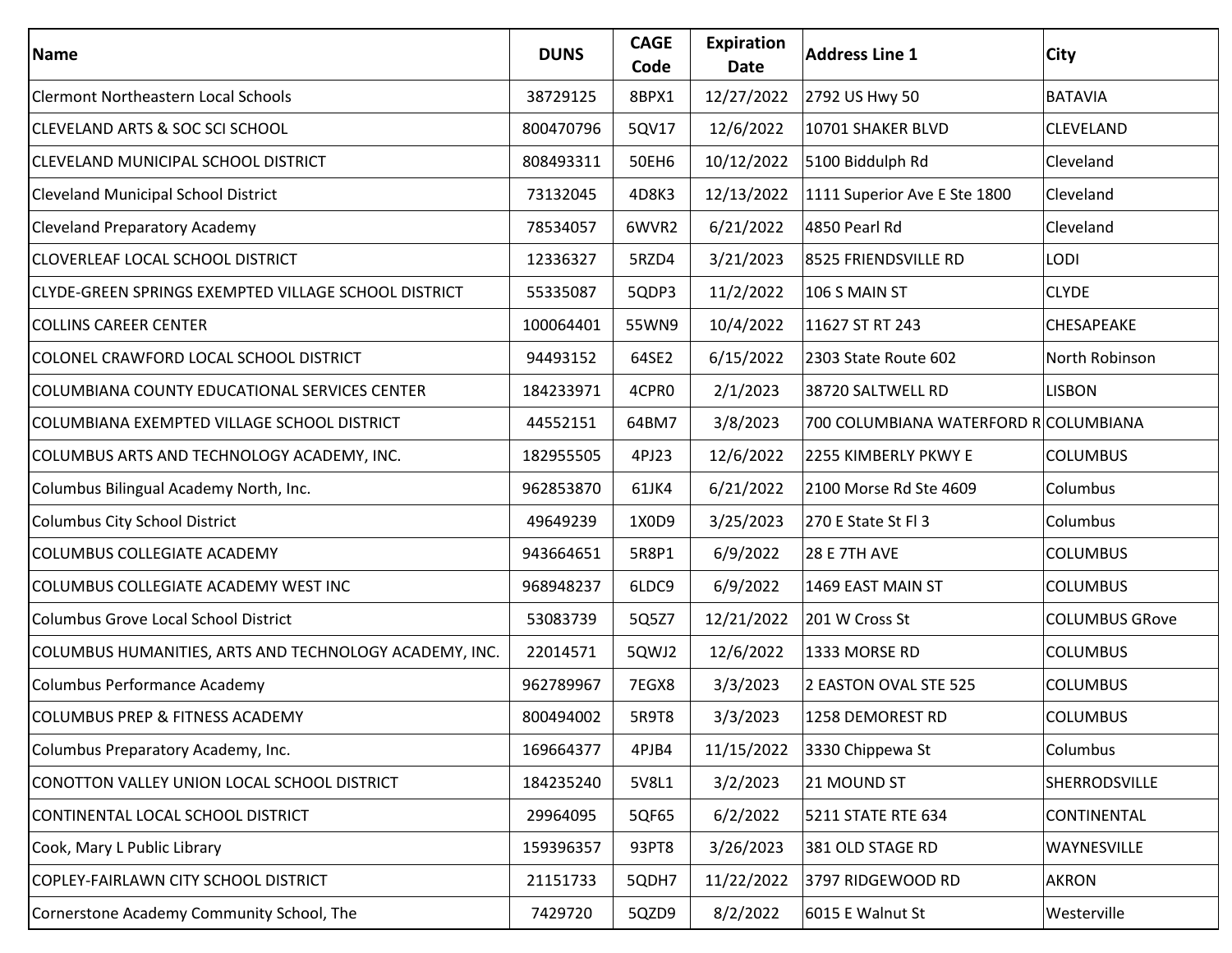| Name                                                     | <b>DUNS</b> | <b>CAGE</b><br>Code | Expiration<br>Date | <b>Address Line 1</b>    | City              |
|----------------------------------------------------------|-------------|---------------------|--------------------|--------------------------|-------------------|
| <b>COSHOCTON CITY SCHOOL DISTRICT</b>                    | 4401352     | 5R8S6               | 6/9/2022           | 1207 CAMBRIDGE RD        | <b>COSHOCTON</b>  |
| COSHOCTON COUNTY JOINT VOCATIONAL SCHOOL DISTRICT        | 95019436    | 5X8N5               | 2/2/2023           | 23640 AIRPORT RD.        | <b>COSHOCTON</b>  |
| Covington Exempted Village School District               | 100061894   | 64W20               | 5/27/2022          | 807 Chestnut St Ste A    | Covington         |
| <b>CRESTVIEW LOCAL SCHOOL</b>                            | 20284519    | 5QG90               | 3/3/2023           | 531 E TULLY ST           | <b>CONVOY</b>     |
| CRESTVIEW LOCAL SCHOOL DISTRICT                          | 100435577   | 5QH18               | 11/9/2022          | 44100 CRESTVIEW RD STE A | COLUMBIANA        |
| <b>Crestwood Local School District</b>                   | 76750603    | 5RG37               | 9/20/2022          | 11260 BOWEN RD # A       | <b>MANTUA</b>     |
| <b>CUYAHOGA COMMUNITY COLLEGE</b>                        | 68907765    | 1JDV7               | 9/22/2022          | 700 CARNEGIE AVE         | CLEVELAND         |
| <b>CUYAHOGA FALLS CITY SCHOOL DISTRICT</b>               | 60420767    | 5LLW6               | 1/4/2023           | 431 Stow Ave             | Cuyahoga Falls    |
| CUYAHOGA HEIGHTS LOCAL SCHOOL DISTRICT                   | 76753516    | 5Q792               | 10/1/2022          | 4820 E 71 ST             | CLEVELAND         |
| CUYAHOGA VALLEY CAREER CENTER VOCATIONAL SCHOOL DISTRICT | 10834869    | 5VL56               | 12/7/2022          | 8001 BRECKSVILLE RD      | CLEVELAND         |
| DANVILLE LOCAL SCHOOL DISTRICT                           | 193523438   | 4P1J3               | 8/9/2022           | 405 S. Market St.        | <b>DANVILLE</b>   |
| DARKE, COUNTY OF                                         | 184234367   | 5QF87               | 5/17/2022          | 5279 EDUCATION DR        | <b>GREENVILLE</b> |
| Dawson-Bryant Board of Education                         | 84433390    | 8CTU6               | 1/31/2023          | 701 HIGH ST              | <b>IRONTON</b>    |
| Dayton Early College Academy, Inc.                       | 800510823   | 5NP62               | 11/22/2022         | 300 College Park         | Dayton            |
| DAYTON REGIONAL STEM SCHOOLS, INC.                       | 831411934   | 5S8J4               | 9/28/2022          | 1724 WOODMAN DR          | <b>KETTERING</b>  |
| DAYTON VIEW ACADEMY                                      | 848384926   | 4NGK8               | 1/4/2023           | 1416 W RIVERVIEW AVE     | <b>DAYTON</b>     |
| Deca Prep, Inc.                                          | 78413899    | 6XGM1               | 11/22/2022         | 200 Homewood Ave.        | Dayton            |
| Deer Park Community School District                      | 30960686    | 5TMQ2               | 8/25/2022          | 8688 DONNA LN            | <b>CINCINNATI</b> |
| Defiance City Schools                                    | 38707774    | 5QGV3               | 9/17/2022          | 801 S CLINTON ST         | <b>DEFIANCE</b>   |
| <b>DELAWARE AREA CAREER CENTER</b>                       | 37522885    | 43UN3               | 5/27/2022          | 4565 COLUMBUS PIKE       | DELAWARE          |
| Delphos City School District                             | 40759651    | 5QT64               | 12/28/2022         | 901 WILDCAT LN           | <b>DELPHOS</b>    |
| <b>DELTA PUBLIC LIBRARY</b>                              | 135279354   | 94W45               | 8/20/2022          | 402 MAIN ST              | <b>DELTA</b>      |
| <b>Discovery Academy</b>                                 | 79105262    | 70NR7               | 9/23/2022          | 2740 West Central Ave    | Toledo            |
| <b>EAST CENTRAL OHIO EDUCATIONAL SERVICE CENTER</b>      | 118139609   | 4AWW6               | 1/25/2023          | 834 E High Ave           | New Philadelphia  |
| <b>East Cleveland Board Of Education</b>                 | 52931110    | 4D3R4               | 11/23/2022         | 1843 Stanwood Rd         | Cleveland         |
| East Clinton Local School District                       | 38726816    | 5QMA4               | 2/2/2023           | 97 ASTRO WAY             | Sabina            |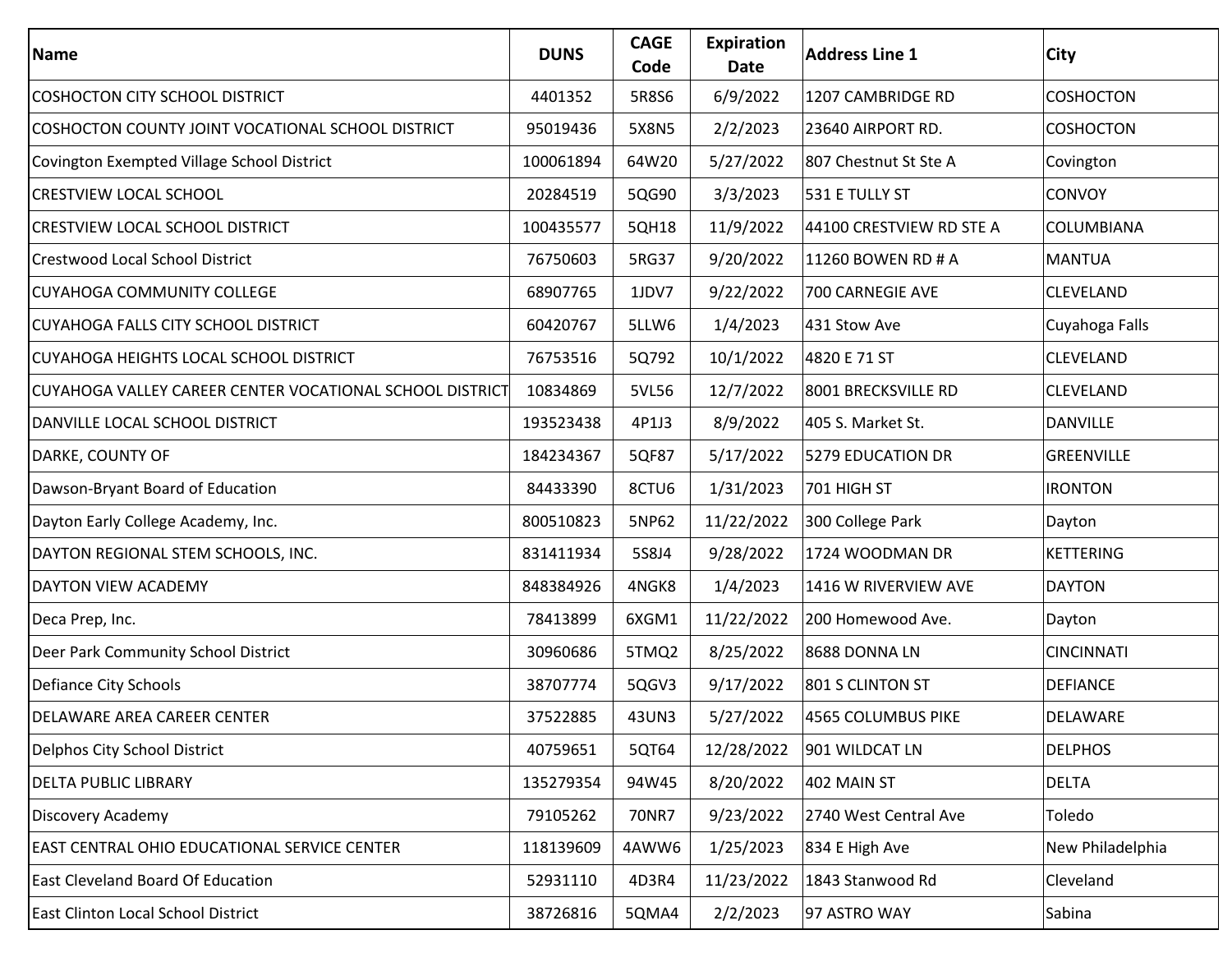| Name                                              | <b>DUNS</b> | <b>CAGE</b><br>Code | Expiration<br>Date | <b>Address Line 1</b>                   | City            |
|---------------------------------------------------|-------------|---------------------|--------------------|-----------------------------------------|-----------------|
| East Columbus Drop Back In                        | 962292954   | 626A0               | 6/21/2022          | 923 S James Rd                          | Columbus        |
| East Guernsey Local School District               | 124778259   | 4PPE8               | 1/12/2023          | 65591 Wintergreen Rd                    | Lore City       |
| <b>EAST KNOX LOCAL SCHOOL DISTRICT</b>            | 55558431    | 4ZHZ4               | 11/2/2022          | 23201 COSHOCTON RD                      | <b>HOWARD</b>   |
| East Liverpool City School District               | 56032147    | 5QKT9               | 6/8/2022           | 810 W 8TH ST                            | East Liverpool  |
| <b>EAST MUSKINGUM LOCAL SCHOOL DISTRICT</b>       | 826931631   | 64RR1               | 10/11/2022         | 13505 JOHN GLENN SCHOOL ROA NEW CONCORD |                 |
| East Palestine City School District               | 56120454    | 64RS8               | 6/16/2022          | 200 W N Ave                             | East Palestine  |
| Eastern Cleveland Drop Back In                    | 962293242   | 625Z8               | 8/2/2022           | 4877 Pearl Rd                           | Cleveland       |
| <b>EASTERN LOCAL SCHOOL DISTRICT</b>              | 12860979    | 4YMM1               | 8/6/2022           | 50008 STATE RTE 681                     | REEDSVILLE      |
| <b>Eastern Local School District</b>              | 139639157   | 5R9C3               | 10/25/2022         | 11479 US Highway 62                     | Winchester      |
| <b>EASTERN LOCAL SCHOOL DISTRICT</b>              | 48779359    | 4YX15               | 3/10/2023          | 1170 TILE MILL RD                       | <b>BEAVER</b>   |
| Eastland-Fairfield Career & Technical Schools     | 65981375    | 5YB46               | 8/25/2022          | 4300 Amalgamated Pl                     | Groveport       |
| <b>Eastwood Local School District</b>             | 874657216   | 5QP26               | 8/12/2022          | 120 E College Ave                       | Pemberville     |
| EDGERTON LOCAL SCHOOL DISTRICT                    | 189334105   | 66BQ7               | 5/24/2022          | 111 EAST RIVER ST                       | <b>EDGERTON</b> |
| <b>Edison Local School District</b>               | 82329897    | 5RBQ2               | 9/21/2022          | 140 MAIN ST S                           | <b>MILAN</b>    |
| <b>Edison Local School District</b>               | 199127531   | 5Q6M2               | 3/8/2023           | 14890 State Rt 213                      | HAMMONDSVILLE   |
| <b>EDON NORTHWEST SCHOOL DISTRICT</b>             | 100064245   | 5R1E9               | 8/9/2022           | 802 W INDIANA ST                        | <b>EDON</b>     |
| Educational Service Center of Cuyahoga County     | 13959358    | 4NG30               | 6/1/2022           | 6393 OAK TREE BLVD STE 300              | INDEPENDENCE    |
| EDUCATIONAL SERVICE CENTER OF LORAIN COUNTY       | 194876025   | 67QQ2               | 7/20/2022          | 1885 LAKE AVE                           | <b>ELYRIA</b>   |
| <b>Educational Service Center Pickaway County</b> | 184236651   | 54FS6               | 1/13/2023          | 2050 Stone Ridge Dr                     | Circleville     |
| Edvantages                                        | 614787708   | 5R9U4               | 3/3/2023           | 3474 E Livingston Ave                   | Columbus        |
| Elgin Local School District                       | 159458363   | 5Q6Q6               | 5/4/2022           | 1239 KEENER RD S                        | <b>MARION</b>   |
| ELIDA LOCAL SCHOOL DISTRICT                       | 44787729    | 5R6W0               | 2/3/2023           | 4380 SUNNYDALE ST                       | <b>ELIDA</b>    |
| <b>ELMWOOD BOARD OF EDUCATION</b>                 | 38704706    | 5QGB2               | 10/15/2022         | 7650 Jerry City Rd                      | Bloomdale       |
| <b>EUCLID CITY SCHOOLS</b>                        | 808401470   | 4ZPZ1               | 11/29/2022         | 711 E 222nd St                          | Euclid          |
| <b>FAIRBORN CITY SCHOOL DISTRICT</b>              | 74687377    | 5R9U2               | 11/3/2022          | 306 E WHITTIER AVE                      | <b>FAIRBORN</b> |
| Fairfield City School District (Inc)              | 81856866    | 5QGG0               | 1/10/2023          | 4641 Bach Ln                            | Fairfield       |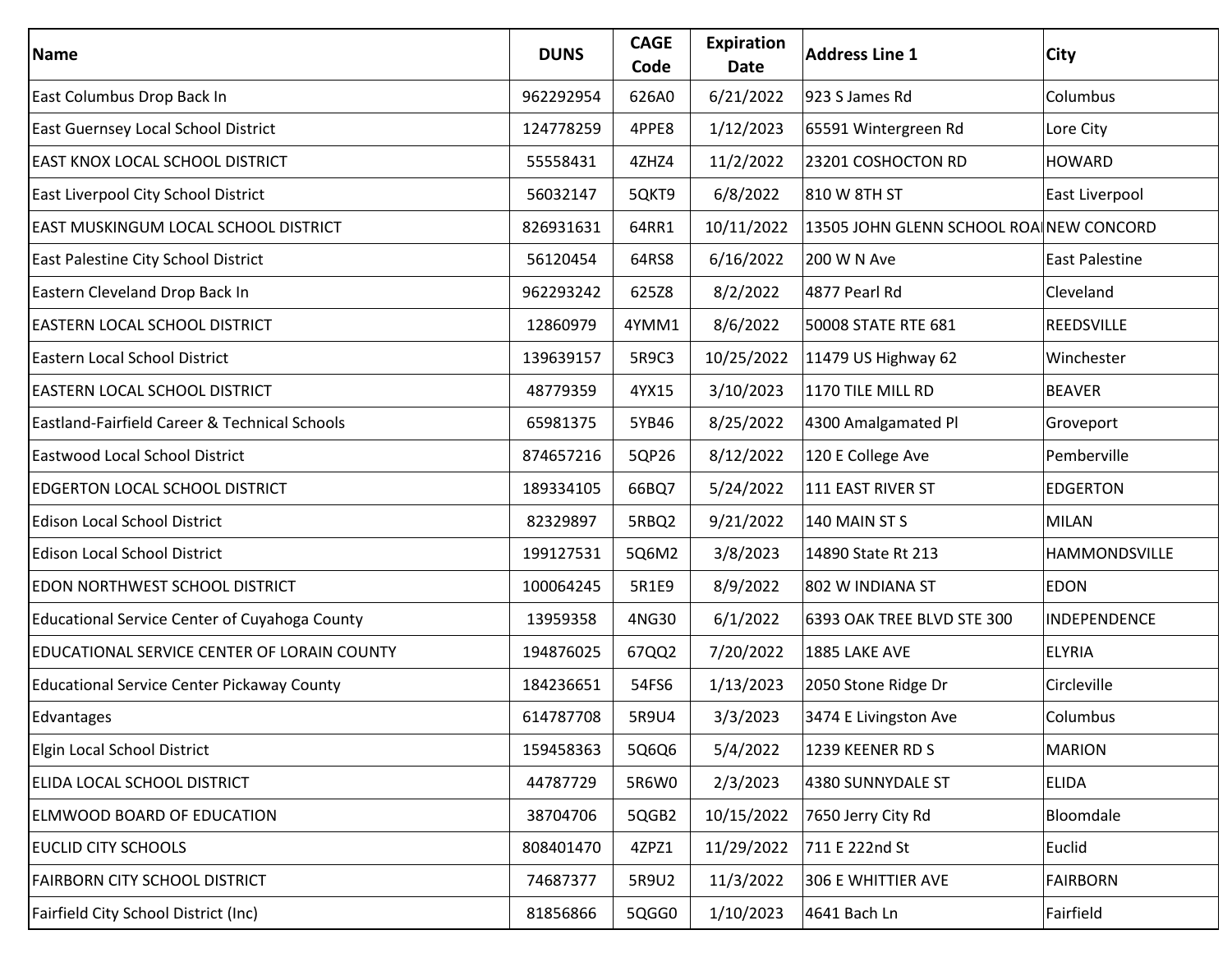| Name                                        | <b>DUNS</b> | <b>CAGE</b><br>Code | <b>Expiration</b><br>Date | <b>Address Line 1</b>      | <b>City</b>          |
|---------------------------------------------|-------------|---------------------|---------------------------|----------------------------|----------------------|
| FAIRFIELD COUNTY EDUCATIONAL SERVICE CENTER | 144468501   | 5QYV2               | 1/11/2023                 | 955 LIBERTY DR             | LANCASTER            |
| <b>Fairfield Local School District</b>      | 54795414    | 5QC75               | 11/22/2022                | 11611 State Route 771      | Leesburg             |
| FAIRLAND LOCAL SCHOOL DISTRICT              | 100666221   | 5QSG9               | 6/7/2022                  | 228 PRIVATE DRIVE 10010    | PROCTORVILLE         |
| FAIRLAWN LOCAL SCHOOL DISTRICT              | 100443910   | 5QQN7               | 7/23/2022                 | 18800 JOHNSTON RD          | <b>SIDNEY</b>        |
| <b>FAIRLESS LOCAL SCHOOL DISTRICT</b>       | 20647707    | 39LS2               | 5/18/2022                 | 11885 NAVARRE RD SW        | <b>NAVARRE</b>       |
| <b>Fairview Park Board-Education</b>        | 24546723    | 5Q8K3               | 10/6/2022                 | 21620 Mastick Rd           | Cleveland            |
| <b>FAYETTE LOCAL SCHOOL DISTRICT</b>        | 65511271    | 5Q977               | 3/3/2023                  | 400 E GAMBLE RD            | <b>FAYETTE</b>       |
| Fayetteville-Perry Local School District    | 44358810    | 5QB95               | 10/18/2022                | 551 S apple st             | <b>FAYETTEVILLE</b>  |
| FeliCity-Franklin Local School District     | 100062413   | 4AQ57               | 11/18/2022                | 105 Market St              | Felicity             |
| Finneytown Local School District            | 74710229    | 5R1L9               | 8/19/2022                 | 8916 Fontainebleau Terrace | Cincinnati           |
| <b>Firelands Board Of Education</b>         | 46026720    | 5R8U1               | 2/1/2023                  | 112 N Lake St              | Amherst              |
| FOREST HILLS SCHOOL DISTRICT                | 89705883    | 5QKA6               | 12/1/2022                 | 7550 FOREST RD             | <b>CINCINNATI</b>    |
| FORT FRYE SCHOOL DISTRICT                   | 30073712    | 5QSK9               | 2/1/2023                  | 510 FIFTH ST               | <b>BEVERLY</b>       |
| <b>FOSTORIA CITY SCHOOLS</b>                | 92629567    | 67QR5               | 7/14/2022                 | 1001 Park Avenue           | Fostoria             |
| Foundation Academy, Inc.                    | 5234346     | 5R1D9               | 1/12/2023                 | 1050 WYANDOTTE AVE         | <b>MANSFIELD</b>     |
| Four-County Board Education                 | 77559185    | 4H2G7               | 7/20/2022                 | 22-900 State Rte 34        | Archbold             |
| Foxfire High School                         | 362204435   | 5QGJ1               | 12/21/2022                | 2805 Pinkerton Rd          | ZANESVILLE           |
| FOXFIRE INTERMEDIATE SCHOOL                 | 962776113   | 62T02               | 12/21/2022                | 2805 PINKERTON LN          | ZANESVILLE           |
| <b>FRANKLIN CITY SCHOOLS</b>                | 81856924    | 5Q8V0               | 7/29/2022                 | 150 E 6TH ST               | <b>FRANKLIN</b>      |
| Franklin County Board Of Education          | 184234581   | 4FTT7               | 12/27/2022                | 2080 Citygate Dr           | Columbus             |
| <b>FRANKLIN LOCAL SCHOOL DISTRICT</b>       | 100063429   | 47XQ9               | 1/7/2023                  | 360 CEDAR ST               | <b>DUNCAN FALLS</b>  |
| Franklin Monroe Local School District       | 39743398    | 5QR09               | 10/13/2022                | 8639 Oaks Rd               | Arcanum              |
| <b>FREDERICKTOWN LOCAL SCHOOL DISTRICT</b>  | 71649917    | 5QDQ0               | 11/18/2022                | 117 COLUMBUS RD            | <b>FREDERICKTOWN</b> |
| <b>Fremont City Schools</b>                 | 20280665    | 5QFH7               | 7/16/2022                 | 500 W State St Ste A       | Fremont              |
| FRONTIER LOCAL SCHOOL DISTRICT              | 60692670    | 5QG50               | 9/14/2022                 | 44870 STATE RTE 7          | <b>NEW MATAMORAS</b> |
| Ft Loramie Local School Dist                | 100063841   | 67UY0               | 2/28/2023                 | 575 Greenback Rd           | Fort Loramie         |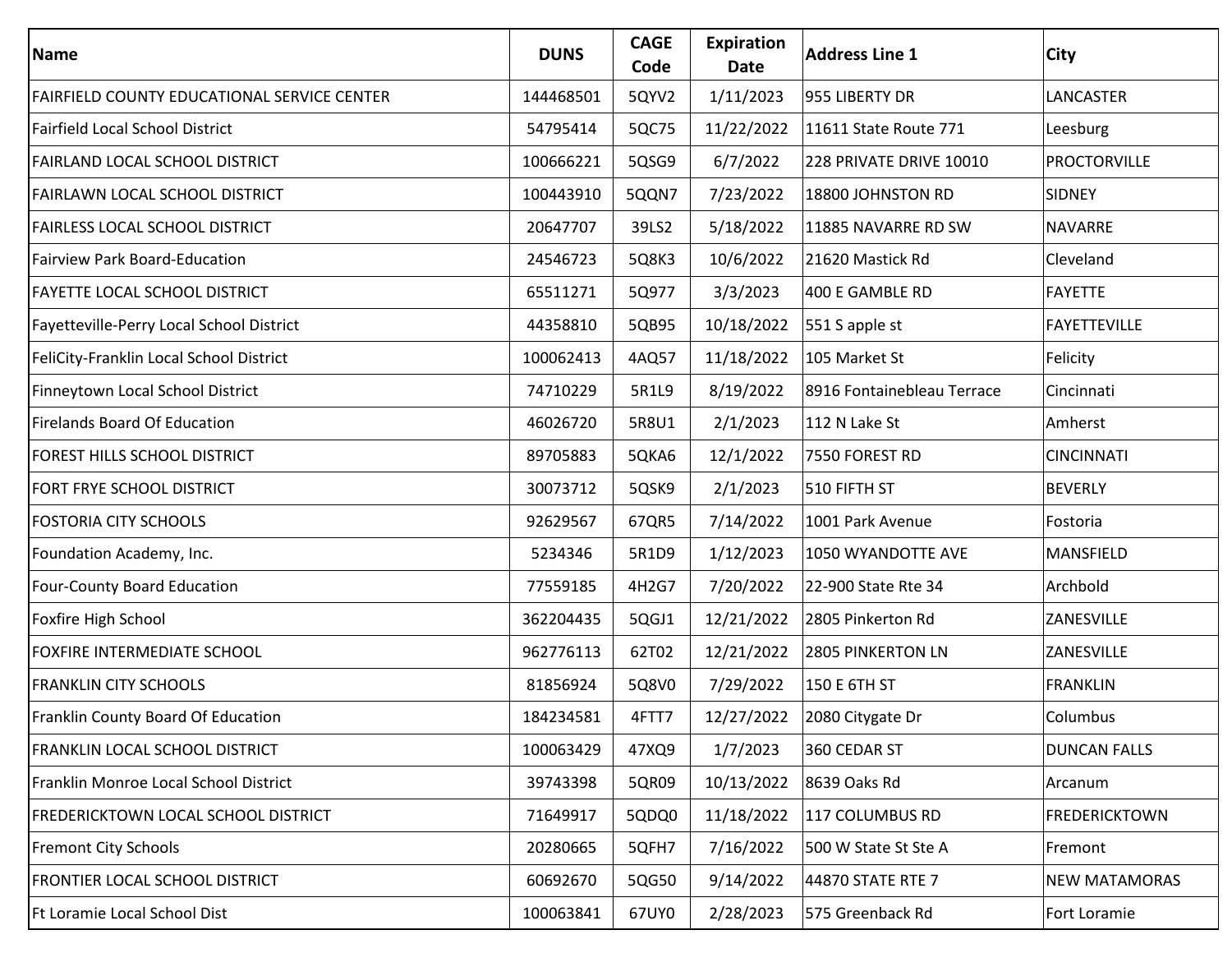| Name                                                               | <b>DUNS</b> | <b>CAGE</b><br>Code | <b>Expiration</b><br>Date | <b>Address Line 1</b>               | City              |
|--------------------------------------------------------------------|-------------|---------------------|---------------------------|-------------------------------------|-------------------|
| <b>GALION CITY SCHOOL DISTRICT</b>                                 | 184234029   | 5RCG8               | 6/12/2022                 | 472 PORTLAND WAY N                  | <b>GALION</b>     |
| Gallia & Vinton County Educational Services                        | 86174278    | 36UR1               | 12/9/2022                 | 60 Ridge Ave Woodhall Rm 131        | <b>RIO GRANDE</b> |
| <b>GALLIA COUNTY BOARD OF DD</b>                                   | 14175234    | 5PBN9               | 12/15/2022                | 77 MILL CREEK RD                    | <b>GALLIPOLIS</b> |
| Gallia-Jackson-Vinton Joint Vocational School                      | 81319212    | 59Q97               | 11/30/2022                | 351 Buckeye Hills Rd                | Rio Grande        |
| Gallipolis City School Dist                                        | 79420626    | 5R6X6               | 1/4/2023                  | 61 State St                         | Gallipolis        |
| <b>GARAWAY SCHOOL DISTRICT</b>                                     | 100064120   | 5QSR7               | 12/1/2022                 | 146 DOVER RD NW                     | <b>SUGARCREEK</b> |
| <b>GEORGETOWN EXEMPTED VILLAGE SCHOOLS</b>                         | 38727129    | 5QAR3               | 1/12/2023                 | 1043 MOUNT ORAB PIKE                | GEORGETOWN        |
| <b>GIBSONBURG EXEMPTED VILLAGE SD</b>                              | 159342419   | 64J71               | 8/17/2022                 | 301 Sunset Ave                      | Gibsonburg        |
| <b>GIRARD CITY SCHOOL DISTRICT</b>                                 | 193451077   | 8BA78               | 1/19/2023                 | 100 W MAIN ST STE 2                 | <b>GIRARD</b>     |
| Goshen Local School District                                       | 30962666    | 4PFH0               | 3/23/2023                 | 6694 Goshen Rd                      | Goshen            |
| <b>GRAND PRAIRIE TOWNSHIP</b>                                      | 111834405   | 8S2U6               | 9/1/2022                  | 3447 MARION BUCYRUS RD              | <b>MARION</b>     |
| <b>GRAND VALLEY LOCAL SCHOOL DISTRICT</b>                          | 100062199   | 96LM7               | 10/13/2022                | 111 GRAND VALLEY AVE W STE A ORWELL |                   |
| <b>GRAND VALLEY LOCAL SCHOOL DISTRICT</b>                          | 100062199   | 5QXV9               | 10/13/2022                | 111 GRAND VALLEY AVE W STE A ORWELL |                   |
| <b>GRANDVIEW HEIGHTS CITY SCHOOL DISTRICT</b>                      | 100606342   | 5QJE8               | 3/7/2023                  | 1587 W 3RD AVE                      | <b>COLUMBUS</b>   |
| <b>GRANVILLE EXEMPT SCHOOL DISTRICT</b>                            | 55810634    | 5QKW0               | 10/5/2022                 | 130 N GRANGER ST                    | <b>GRANVILLE</b>  |
| <b>GREAT OAKS INSTITUTE OF TECHNOLOGY &amp; CAREER DEVELOPMENT</b> | 179327150   | 5YAT1               | 2/2/2023                  | 3254 E KEMPER RD UNIT 3             | <b>CINCINNATI</b> |
| Great Oaks Institute Of Technology And Career Development          | 68943075    | 1FWD1               | 7/9/2022                  | 110 GREAT OAKS DR                   | <b>CINCINNATI</b> |
| <b>GREAT WESTERN ACADEMY</b>                                       | 178660945   | 5Q8X4               | 3/17/2023                 | 310 N WILSON RD                     | <b>COLUMBUS</b>   |
| <b>GREATER OHIO VIRTUAL SCHOOL INC.</b>                            | 964822709   | 660W8               | 11/29/2022                | 1879 DEERFIELD RD #1                | <b>LEBANON</b>    |
| <b>Greater Summit County Early Learning Center</b>                 | 831452771   | 5QBC7               | 2/25/2023                 | 1651 MASSILLON RD                   | <b>AKRON</b>      |
| GREEN LOCAL SCHOOL DISTRICT                                        | 21145537    | 5TW66               | 3/2/2023                  | 484 E MAIN ST                       | SMITHVILLE        |
| <b>Green Local Schools</b>                                         | 24428864    | 5Q622               | 1/12/2023                 | 1755 Town Park Blvd                 | Uniontown         |
| <b>GREENE COUNTY EDUCATIONAL SERVICE CENTER</b>                    | 193298197   | 5QWE4               | 1/11/2023                 | 360 E ENON RD                       | YELLOW SPRINGS    |
| <b>Greeneview Local School District</b>                            | 100437656   | 5QSM1               | 5/31/2022                 | 4800 COTTONVILLE RD                 | <b>JAMESTOWN</b>  |
| <b>Greenon Local School District</b>                               | 624903204   | 5TP76               | 12/16/2022                | 120 S XENIA DR                      | <b>ENON</b>       |
| <b>GREENVILLE CITY SCHOOLS</b>                                     | 34579854    | 4XMM3               | 6/14/2022                 | 215 W 4TH ST                        | <b>GREENVILLE</b> |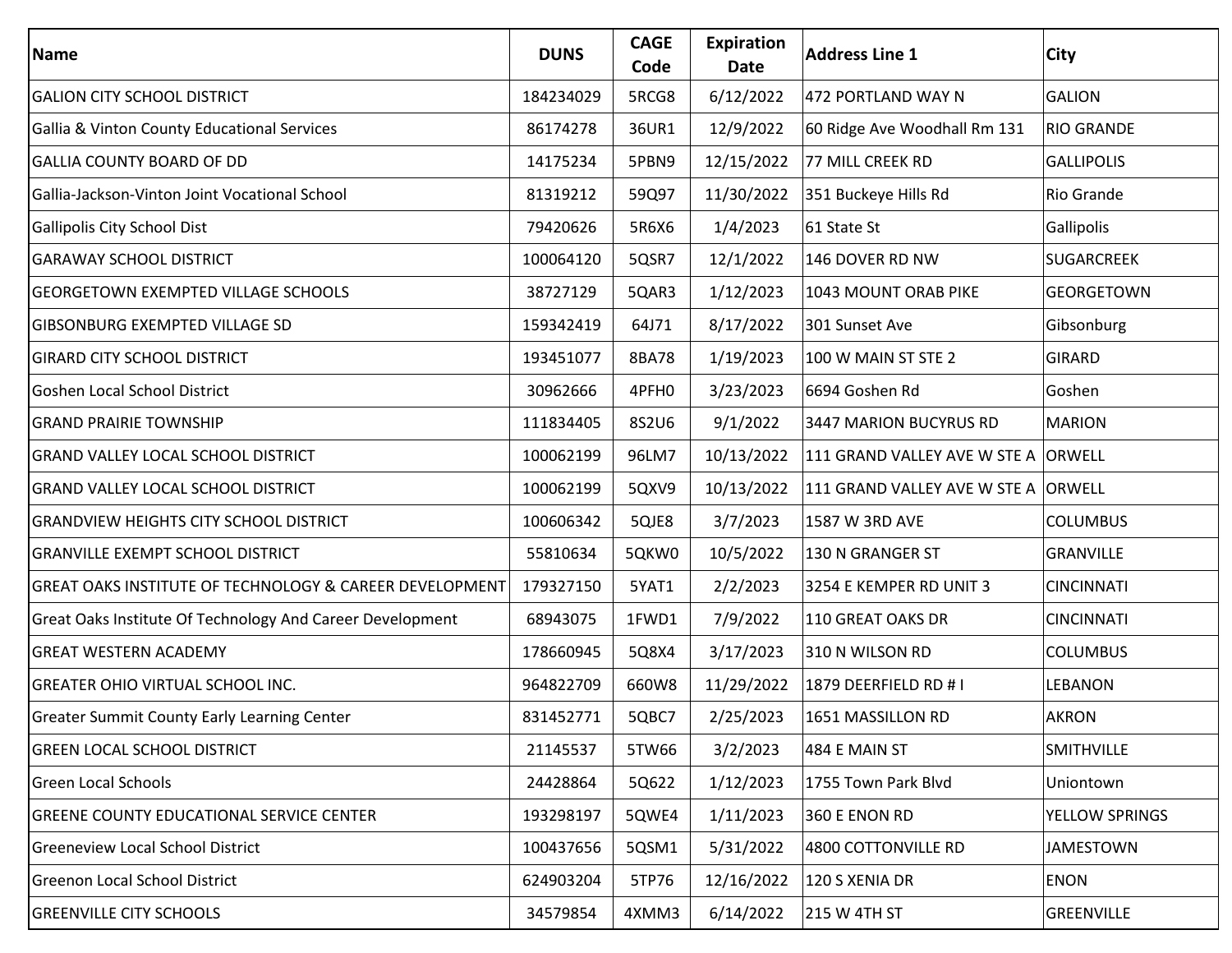| <b>Name</b>                                | <b>DUNS</b> | <b>CAGE</b><br>Code | Expiration<br>Date | <b>Address Line 1</b>       | City               |
|--------------------------------------------|-------------|---------------------|--------------------|-----------------------------|--------------------|
| <b>GROVEPORT COMMUNITY SCHOOL</b>          | 824785393   | 5R3C0               | 3/22/2023          | 4485 S HAMILTON RD          | <b>GROVEPORT</b>   |
| <b>HAMILTON CITY SCHOOL DISTRICT</b>       | 808494350   | 4XRQ4               | 2/24/2023          | 1165 EATON AVE              | <b>HAMILTON</b>    |
| <b>HAMILTON CITY SCHOOL DISTRICT</b>       | 107612863   | 503J9               | 2/25/2023          | 533 DAYTON ST               | <b>HAMILTON</b>    |
| Hamilton County Educational Service Center | 93948636    | 4NLQ7               | 3/2/2023           | 11083 Hamilton Ave          | Cincinnati         |
| <b>HAMILTON LOCAL SCHOOLS</b>              | 100436682   | 5LMD8               | 7/12/2022          | 775 RATHMELL RD             | <b>COLUMBUS</b>    |
| HANCOCK COUNTY EDUCATION SERVICE CENTER    | 144462462   | 5NPS4               | 3/9/2023           | 7746 COUNTY ROAD 140 UNIT A | <b>FINDLAY</b>     |
| HARDIN HOUSTON LOCAL SCHOOL DISTRICT       | 193450889   | 5QNB9               | 3/2/2023           | 5300 HOUSTON RD             | <b>HOUSTON</b>     |
| HARDIN NORTHERN LOCAL SCHOOL DISTRICT      | 56641228    | 5RBW5               | 1/19/2023          | 11589 STATE RTE 81          | <b>DOLA</b>        |
| Harrison Hills City Sch Dist               | 120725601   | 5QDE7               | 7/26/2022          | 100 HUSKIES WAY             | CADIZ              |
| <b>Heath City School District</b>          | 55872980    | 4YNZ1               | 3/8/2023           | 107 Lancaster Dr            | Heath              |
| <b>HEIR FORCE COMMUNITY SCHOOL</b>         | 174371224   |                     | 1/7/2023           | 150 W GRAND AVE             | <b>LIMA</b>        |
| <b>HEIR FORCE COMMUNITY SCHOOL</b>         | 174371224   | 6FGH1               | 1/7/2023           | 150 W GRAND AVE             | <b>LIMA</b>        |
| <b>Highland Local School District</b>      | 32242265    | 4L9J6               | 6/28/2022          | 6506 State Rte 229          | Marengo            |
| <b>HIGHLAND LOCAL SCHOOLS DISTRICT</b>     | 94502796    | 67T86               | 12/14/2022         | 3880 RIDGE RD               | <b>MEDINA</b>      |
| <b>Hilliard City School District</b>       | 106472418   | 4CLE3               | 1/25/2023          | 2140 Atlas St               | Columbus           |
| <b>HILLSBORO CITY SCHOOLS</b>              | 38721346    | 5Q5Z9               | 2/25/2023          | 39 WILLETSVILLE PIKE        | <b>HILLSBORO</b>   |
| Hillsdale Local School District            | 46913372    | 5QTG8               | 2/23/2023          | 485 Township Rd 1902        | Jeromesville       |
| <b>HOCKING TECHNICAL COLLEGE</b>           | 71648950    | 3YTP9               | 1/24/2023          | 3301 HOCKING PKWY           | NELSONVILLE        |
| <b>HOLGATE LOCAL SCHOOL DISTRICT</b>       | 53979761    | 64LJ8               | 1/5/2023           | 801 JOE E BROWN AVE         | <b>HOLGATE</b>     |
| <b>HOPE ACADEMY-NORTHWEST</b>              | 793693214   | 5R1K9               | 8/26/2022          | 1441 W 116TH ST             | CLEVELAND          |
| <b>HOPEWELL-LOUDON BOARD OF EDUCATION</b>  | 141616180   | 5RKK7               | 9/15/2022          | 290 N COUNTY ROAD 7         | <b>BASCOM</b>      |
| HOWLAND LOCAL SCHOOL DISTRICT              | 76917475    | 5QXW1               | 12/21/2022         | 8200 SOUTH ST SE            | WARREN             |
| Hubbard Exempted Village School District   | 79377806    | 8CCH7               | 9/16/2022          | 108 Orchard Avenue          | Hubbard            |
| Huber Heights City School                  | 71287502    | 5QMJ1               | 8/16/2022          | 5954 Longford Rd            | Dayton             |
| <b>HUDSON BOARD OF EDUCATION</b>           | 883978660   | 5R2W7               | 12/21/2022         | 2400 HUDSON AURORA RD       | <b>HUDSON</b>      |
| HUNTINGTON LOCAL SCHOOL DISTRICT INC       | 82736356    | 5QUZ0               | 10/15/2022         | 188 HUNTSMAN RD             | <b>CHILLICOTHE</b> |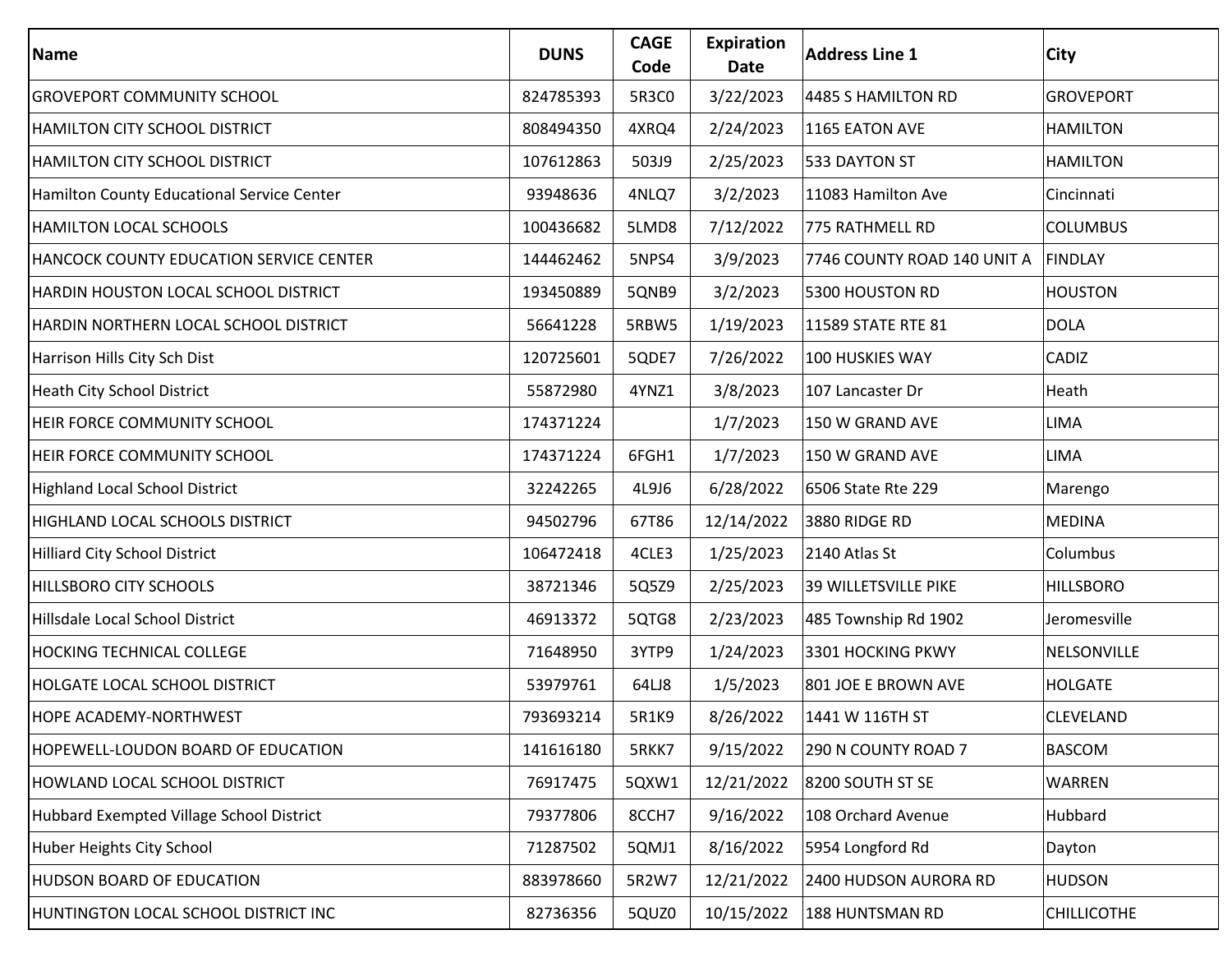| Name                                         | <b>DUNS</b> | <b>CAGE</b><br>Code | Expiration<br>Date | <b>Address Line 1</b>                | <b>City</b>           |
|----------------------------------------------|-------------|---------------------|--------------------|--------------------------------------|-----------------------|
| Imagine Environmental Science Academy        | 78619623    | 7E6R6               | 2/21/2023          | 1030 Clay Ave                        | Toledo                |
| Imagine Leadership Academy                   | 78863872    | 7E9M4               | 12/4/2022          | 2405 Romig Rd                        | Akron                 |
| Indian Creek School District                 | 125987974   | 4BK48               | 10/3/2022          | 100 Park Dr                          | Wintersville          |
| Indian Hill Exempted Village School District | 76796879    | 67P84               | 3/17/2023          | 6855 DRAKE RD                        | Cincinnati            |
| Indian Lake Local School District            | 193024155   | 5QZF8               | 2/28/2023          | 6210 State Route 235 N               | Lewistown             |
| Indian Valley Local School District          | 38952578    | 5R6X5               | 9/8/2022           | 100 N Walnut St                      | Gnadenhutten          |
| Interactive Media & Construction             | 831471888   | 5RKK9               | 7/6/2022           | 215 N Trimble Rd                     | Mansfield             |
| ISTEM GEAUGA EARLY COLLEGE HIGH SCHOOL       | 89816211    | 8E9F5               | 10/29/2022         | 1800 MENTOR AVE                      | PAINESVILLE           |
| JACKSON CITY SCHOOL DISTRICT                 | 79442919    | 5R9V2               | 9/1/2022           | 450 VAUGHN ST                        | <b>JACKSON</b>        |
| Jackson-Milton Local School District         | 100063205   | 5QUZ4               | 11/29/2022         | 13910 Mahoning Ave                   | <b>NORTH JACKSON</b>  |
| JAMES A GARFIELD LOCAL SD                    | 50149319    | 5LMJ9               | 12/21/2022         | 10235 STATE RTE 88                   | <b>GARRETTSVILLE</b>  |
| James A. Rhodes State College                | 77577831    | 372D6               | 3/3/2023           | 4240 Campus Dr                       | Lima                  |
| JEFFERSON AREA LOCAL SCHOOL DISTRICT         | 100434125   | 8CFR4               | 12/7/2022          | 125 S Poplar St                      | Jefferson             |
| Jefferson Co Jt Voc Sch Dist                 | 10455129    | 65MB7               | 1/31/2023          | 1509 COUNTY ROAD 22A                 | BLOOMINGDALE          |
| JEFFERSON LOCAL SCHOOL DISTRICT              | 53011250    | 5QL79               | 2/17/2023          | 906 W MAIN ST                        | <b>WEST JEFFERSON</b> |
| JEFFERSON TOWNSHIP BOARD OF EDUCATION        | 74691148    | 5R3H3               | 3/15/2023          | 2625 SOUTH UNION RD                  | <b>DAYTON</b>         |
| Jennings Local School District               | 53965554    | 5QHH0               | 12/29/2022         | 1 Musketeer Dr                       | Fort Jennings         |
| Johnstown-Monroe Local School District       | 100063007   | 4YWH4               | 2/18/2023          | 441 S Main St                        | Johnstown             |
| KALIDA LOCAL SCHOOL DISTRICT                 | 800483492   | 5QHM4               | 6/21/2022          | 301 N 3RD ST                         | KALIDA                |
| KELLEYS ISLAND LOCAL SCHOOL DISTRICT         | 794633680   | 65Z79               | 5/24/2022          | 528 Division St                      | Kelleys Island        |
| Kenton City Schools                          | 5912522     | 75B76               | 11/2/2022          | 222 W CARROL ST                      | <b>KENTON</b>         |
| Kettering City School District               | 71272843    | 4B0U0               | 10/25/2022         | 580 LINCOLN PARK BLVD STE 105 DAYTON |                       |
| Keystone Local School District               | 35004845    | 6TJN4               | 12/28/2022         | 531 OPPORTUNITY WAY                  | LAGRANGE              |
| KINGS LOCAL SCHOOL DISTRICT                  | 81857237    | 5QBS7               | 5/21/2022          | 1797 KING AVE                        | <b>KINGS MILLS</b>    |
| <b>KINGSVILLE PUBLIC LIBRARY</b>             | 123126930   | 56U54               | 12/1/2022          | 6006 ACADEMY STREET                  | KINGSVILLE            |
| <b>Knox County Career Center</b>             | 97537823    | 65BV1               | 3/14/2023          | 308 Martinsburg Rd                   | Mount Vernon          |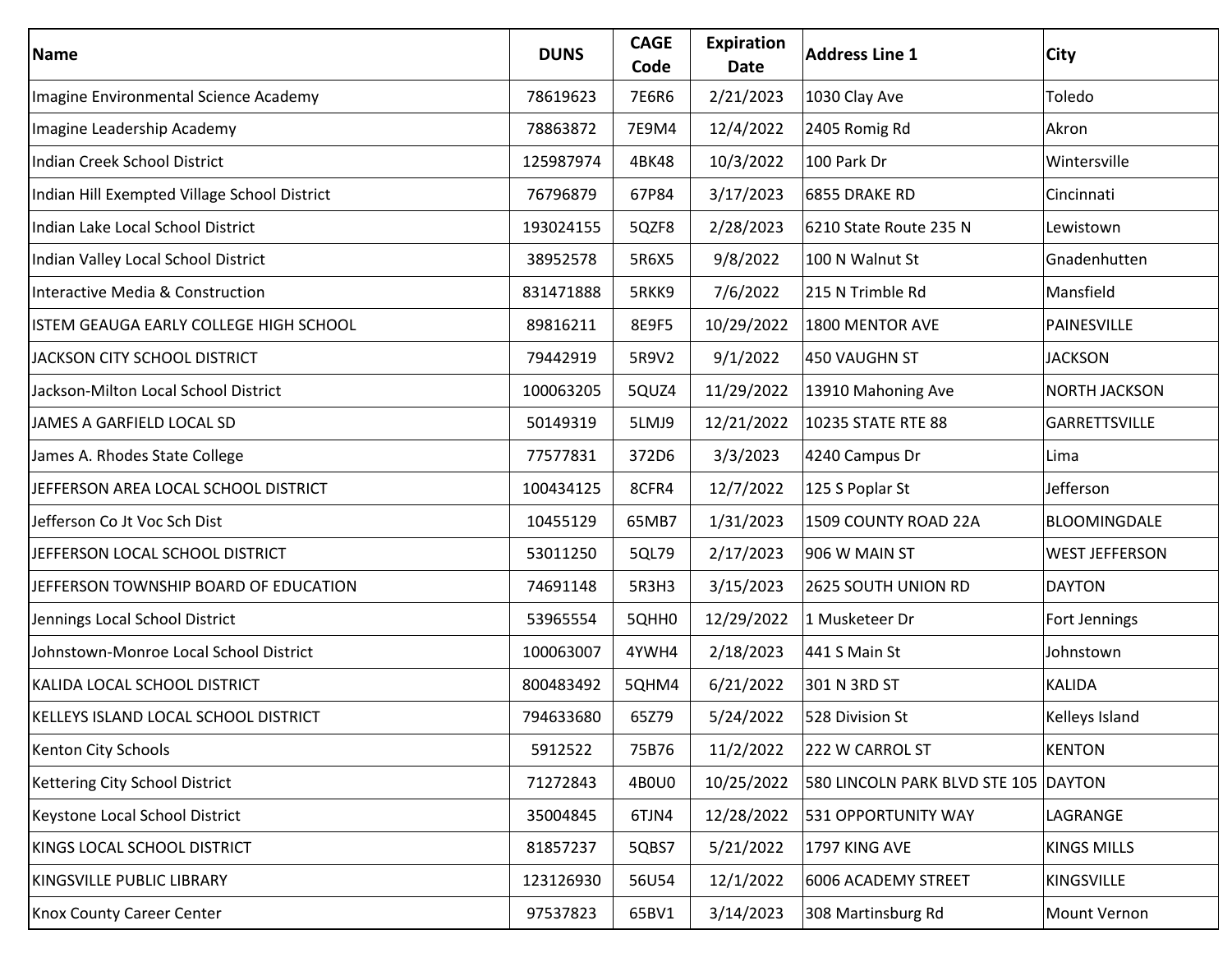| Name                                             | <b>DUNS</b> | <b>CAGE</b><br>Code | Expiration<br>Date | <b>Address Line 1</b>    | City                  |
|--------------------------------------------------|-------------|---------------------|--------------------|--------------------------|-----------------------|
| L. Hollingworth School For The Talented & Gifted | 831422295   | 5R8U3               | 3/4/2023           | 653 MIAMI ST             | <b>TOLEDO</b>         |
| LABRAE LOCAL SCHOOL DISTRICT                     | 800477916   | 5RCF4               | 11/15/2022         | 1001 N LEAVITT RD        | LEAVITTSBURG          |
| LAKE COUNTY COMMUNITY COLLEGE DISTRICT (INC)     | 76748870    | 1YGK7               | 6/7/2022           | 7700 CLOCKTOWER DR       | <b>WILLOUGHBY</b>     |
| LAKELAND ACADEMY COMMUNITY SCHOOL                | 831669317   | 5R8R7               | 11/17/2022         | 101 E Main St            | Freeport              |
| Lakeshore Intergenerational School               | 79416222    | 8DJQ5               | 1/10/2023          | 18025 Marcella Rd        | Cleveland             |
| Lakewood City School District                    | 794986542   | 833N5               | 3/15/2023          | <b>13701 LAKE AVE</b>    | LAKEWOOD              |
| LAKEWOOD LOCAL SCHOOL DISTRICT                   | 100063015   | 64R54               | 2/2/2023           | 525 E MAIN ST            | <b>HEBRON</b>         |
| Lakota Local School District                     | 968269691   | 5RMZ2               | 12/13/2022         | 5572 Princeton Rd        | Liberty Township      |
| Lakota Local Schools                             | 55546600    | 64EN1               | 3/4/2023           | 5200 County Rd 13        | Kansas                |
| LANCASTER CITY SCHOOL DISTRICT                   | 32275588    | 5R3F9               | 11/23/2022         | 345 E MULBERRY ST        | LANCASTER             |
| Lebanon City School District                     | 68949890    | 5QXV7               | 9/29/2022          | 160 Miller Rd            | Lebanon               |
| LEETONIA EXEMPTED VILLAGE SCHOOL DISTRICT        | 1038728     | 5TFH5               | 3/16/2023          | 450 WALNUT ST            | <b>LEETONIA</b>       |
| Leipsic Local School District                    | 54123930    | 5Q5Z6               | 1/2/2023           | 232 Oak St               | Leipsic               |
| Lexington Local School District                  | 54598339    | 5R9U9               | 2/23/2023          | 103 Clever Ln            | Lexington             |
| Liberty Center Local Schools                     | 54096938    | 5QDG8               | 12/6/2022          | 100 Tiger Trail          | Liberty Center        |
| Liberty Union-Thurston Schools                   | 69077162    | 4FJQ6               | 6/30/2022          | 1108 S MAIN ST           | <b>BALTIMORE</b>      |
| Licking Heights Local School District            | 55886584    | <b>5RN88</b>        | 10/31/2022         | 6539 Summit Rd SW        | <b>Summit Station</b> |
| LIMA CITY SCHOOL SYSTEM                          | 100424464   | 5STF4               | 9/29/2022          | 755 ST JOHNS AVE         | LIMA                  |
| Lincolnview Local School District                | 56638034    | 5QF58               | 6/24/2022          | 15945 MIDDLE POINT RD    | <b>VAN WERT</b>       |
| Little Miami Local School District               | 38721395    | 5RG65               | 12/7/2022          | 95 E US HIGHWAY 22 AND 3 | <b>MAINEVILLE</b>     |
| LOCKLAND LOCAL SCHOOL DISTRICT                   | 95207825    | 4ZSA6               | 10/11/2022         | 210 N COOPER AVE         | <b>CINCINNATI</b>     |
| LOGAN HOCKING LOCAL SCHOOL DISTRICT              | 37531209    | 4Y9B2               | 3/17/2023          | 2019 E FRONT ST          | LOGAN                 |
| LORAIN COUNTY COMMUNITY COLLEGE DISTRICT         | 77780674    | 1YJJ0               | 11/10/2022         | 1005 ABBE RD N           | <b>ELYRIA</b>         |
| Lorain Preparatory Academy                       | 830071853   | 5R1H5               | 12/6/2022          | 4125 LEAVITT RD # 2      | LORAIN                |
| Lorain Public Library System                     | 53100855    | 8LN18               | 9/29/2022          | 351 W 6th St             | Lorain                |
| Louisville City School District                  | 968324314   | 8C5P9               | 6/5/2022           | 407 E Main St            | Louisville            |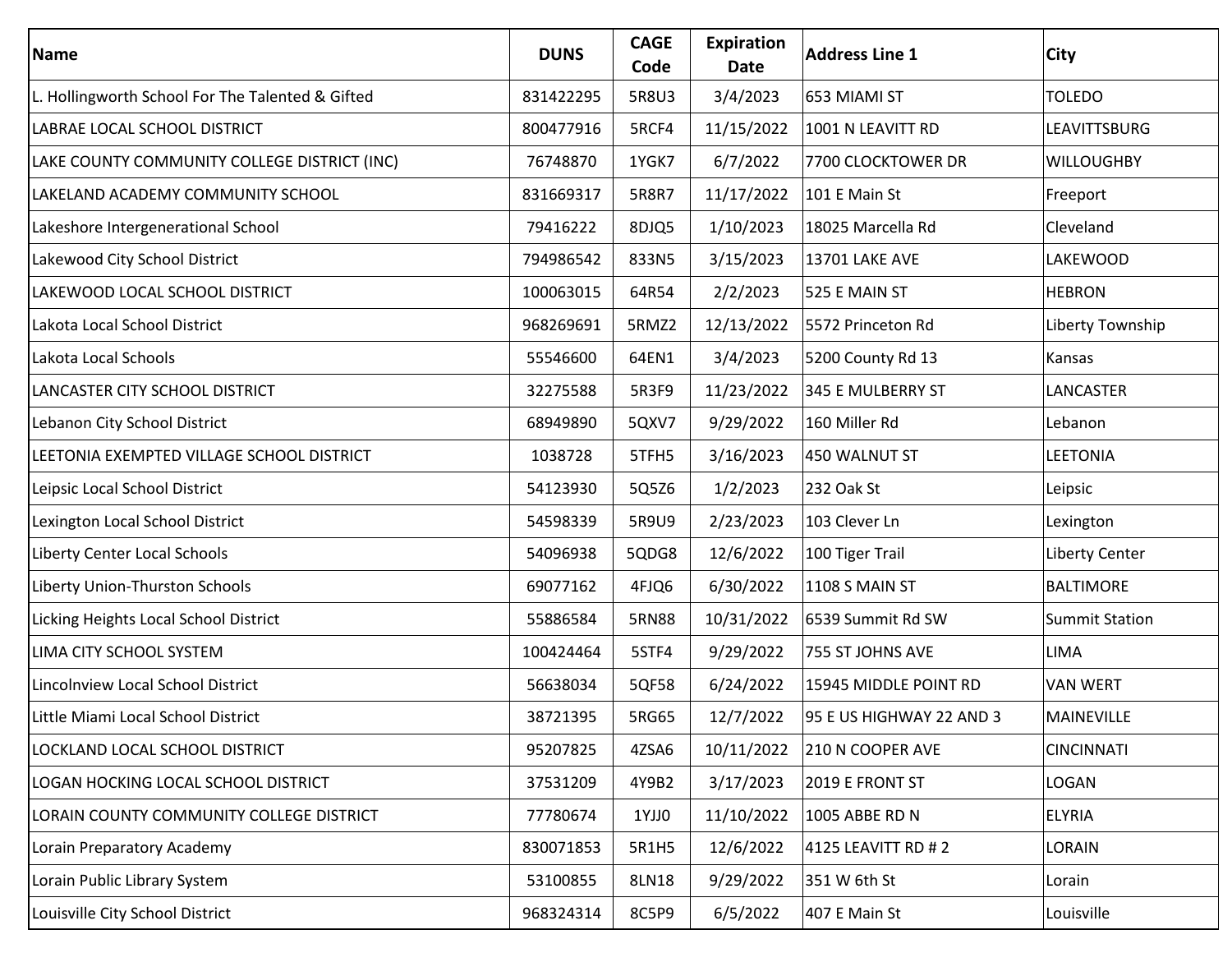| Name                                           | <b>DUNS</b> | <b>CAGE</b><br>Code | Expiration<br>Date | <b>Address Line 1</b>    | City                 |
|------------------------------------------------|-------------|---------------------|--------------------|--------------------------|----------------------|
| LOVELAND CITY SCHOOL DISTRICT                  | 72889421    | 5Q975               | 12/21/2022         | 757 S LEBANON RD         | LOVELAND             |
| LOWELLVILLE LOCAL SCHOOLS                      | 798957028   | 5RM95               | 11/18/2022         | 52 ROCKET PI             | LOWELLVILLE          |
| LUCAS LOCAL SCHOOL DISTRICT                    | 94493194    | 66GW2               | 2/23/2023          | 84 LUCAS N RD            | <b>LUCAS</b>         |
| Lynchburg Clay Board of Education              | 18605147    | 4ZPS3               | 3/2/2023           | 301 E Pearl St           | Lynchburg            |
| MADEIRA CITY SCHOOL DISTRICT (INC)             | 48959167    | 64VW3               | 2/22/2023          | 7465 LOANNES DR          | <b>CINCINNATI</b>    |
| Madison Champaign Educational Service Center   | 98351849    | 5QDD8               | 11/5/2022          | 2200 S. US Hwy 68        | <b>URBANA</b>        |
| Madison Local School District                  | 83328815    | 8CLN0               | 10/4/2022          | 1956 RED BIRD RD         | <b>MADISON</b>       |
| <b>MADISON LOCAL SCHOOL DISTRICT</b>           | 789344223   | 7LGZ7               | 10/29/2022         | 600 ESLEY LN             | MANSFIELD            |
| Madison Local School District                  | 76754902    | 7MA51               | 10/29/2022         | 1379 Grace St            | Mansfield            |
| <b>MADISON LOCAL SCHOOL DISTRICT</b>           | 53297032    | 5TB47               | 3/14/2023          | 1324 MIDDLETOWN EATON RD | <b>MIDDLETOWN</b>    |
| MADISON-PLAINS LOCAL SCHOOL DISTRICT           | 100063171   | 5Q6Q4               | 3/3/2023           | 55 LINSON RD             | LONDON               |
| MAHONING COUNTY CAREER & TECH CENTER, THE      | 39460860    | 5WUT0               | 9/7/2022           | 7300 N PALMYRA RD        | CANFIELD             |
| <b>Management Council</b>                      | 124031373   | 8CU12               | 5/19/2022          | 8050 N HIGH ST STE 150   | <b>COLUMBUS</b>      |
| MANCHESTER LOCAL SCHOOL DISTRICT               | 187506378   | 5EKE5               | 11/17/2022         | 130 WAYNE FRYE DR        | <b>MANCHESTER</b>    |
| Manchester Local School District               | 93929958    | 5QF59               | 9/23/2022          | 6075 Manchester Rd       | Akron                |
| <b>MANSFIELD CITY SCHOOLS</b>                  | 93285286    | 4TL84               | 8/16/2022          | 856 W. Cook Rd           | Mansfield            |
| Maple Heights City School District             | 93930071    | 4ZFS8               | 12/9/2022          | 5740 LAWN AVE            | <b>MAPLE HEIGHTS</b> |
| Mapleton Local School District                 | 94493392    | 5R1J3               | 3/1/2023           | 2 MOUNTIE DR             | ASHLAND              |
| MAPLEWOOD SCHOOL DISTRICT                      | 42133538    | 68DY1               | 7/21/2022          | 2414 GREENVILLE RD       | CORTLAND             |
| Margaretta Local School District Inc           | 29720539    | 6WXG2               | 3/18/2023          | 305 S WASHINGTON ST      | <b>CASTALIA</b>      |
| Mariemont City School District                 | 49505001    | 5RBQ0               | 11/19/2022         | 2 Warrior Way            | <b>CINCINNATI</b>    |
| <b>Marion City Schools</b>                     | 37528916    | 50V54               | 9/22/2022          | 420 Presidential Dr # B  | Marion               |
| Martin's Ferry City School District            | 51487429    | 5Q5Z8               | 11/29/2022         | 5001 AYERS LIME STONE RD | <b>MARTINS FERRY</b> |
| MARYSVILLE EXEMPTED VILLAGE BOARD OF EDUCATION | 19450295    | 5QM96               | 3/3/2023           | 1000 EDGEWOOD DR         | MARYSVILLE           |
| <b>MASON CITY SCHOOL DISTRICT</b>              | 95194874    | 64JF5               | 12/15/2022         | 211 N EAST ST            | <b>MASON</b>         |
| <b>MASSILLON CITY SCHOOLS</b>                  | 85238582    | 5N4G2               | 12/20/2022         | 930 17TH ST NE           | MASSILLON            |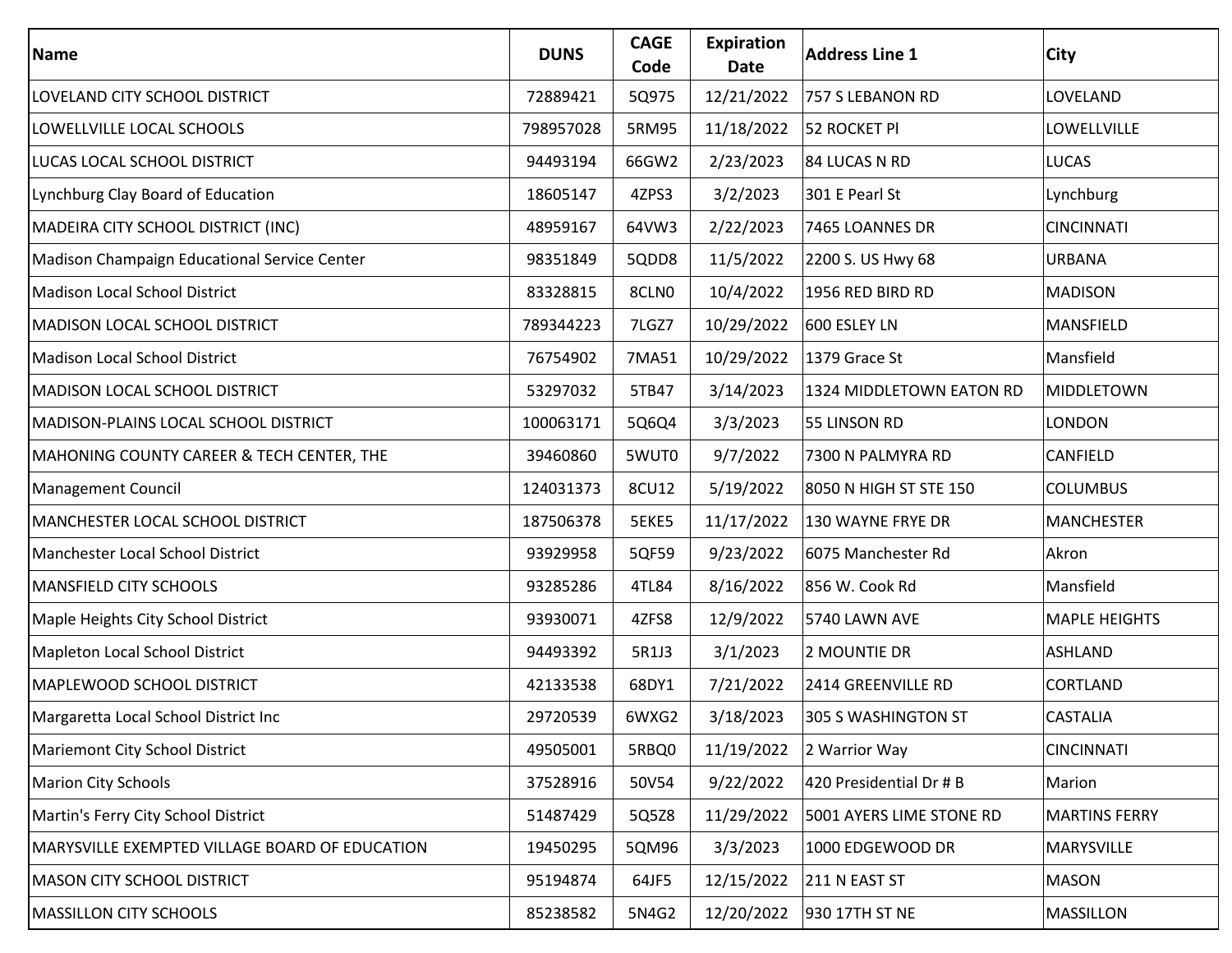| <b>Name</b>                                   | <b>DUNS</b> | <b>CAGE</b><br>Code | <b>Expiration</b><br>Date | <b>Address Line 1</b>  | City                        |
|-----------------------------------------------|-------------|---------------------|---------------------------|------------------------|-----------------------------|
| MAUMEE BOARD OF EDUCATION                     | 81218026    | 65LM9               | 9/28/2022                 | 716 ASKIN ST           | <b>MAUMEE</b>               |
| Mayfield City School District                 | 77752780    | 5CC69               | 12/20/2022                | 1101 Som Ctr Rd        | Cleveland                   |
| Maysville Local School District               | 780209453   | 503J8               | 12/21/2022                | 3715 Panther Drive     | Zanesville                  |
| MC DONALD LOCAL SCHOOL DISTRICT               | 93929297    | 5NF97               | 11/22/2022                | <b>600 IOWA AVE</b>    | MC DONALD                   |
| Medina City School District                   | 80145238    | 5R1H4               | 1/24/2023                 | 739 Weymouth Rd        | Medina                      |
| Medina County Board of Education              | 829532196   | 5C0J5               | 8/19/2022                 | 124 W Washington St    | Medina                      |
| MEIGS LOCAL SCHOOL DISTRICT                   | 75036491    | 4BZB2               | 2/22/2023                 | 41765 POMEROY PIKE     | <b>POMEROY</b>              |
| Menlo Park Academy                            | 829227326   | 5R3C1               | 8/2/2022                  | 2149 W 53RD ST         | Cleveland                   |
| MENTOR EXEMPTED VILLAGE SCHOOL DISTRICT       | 10849602    | <b>5KH69</b>        | 11/16/2022                | 6451 CENTER ST         | <b>MENTOR</b>               |
| MIAMI COUNTY EDUCATIONAL SERVICES CENTER INC  | 788208114   | 5QGK1               | 10/16/2022                | 2000 W STANFIELD RD    | <b>TROY</b>                 |
| Miami Trace Local School District             | 33025867    | 5QWH2               | 12/16/2022                | 3818 State Route 41 NW | <b>Washington Crt House</b> |
| MIAMI VALLEY CAREER TECHNOLOGY CENTER         | 71273072    | 4SG83               | 3/18/2023                 | <b>6800 HOKE RD</b>    | <b>CLAYTON</b>              |
| Middlebury Academy                            | 81935442    | 5R3C8               | 8/4/2022                  | 88 Kent St             | Akron                       |
| Middletown City School District               | 84755297    | 4B2W2               | 9/30/2022                 | 1 Donham Plz #4        | Middletown                  |
| <b>MIDDLETOWN PREPARATORY &amp; FITNESS</b>   | 780193749   | 5RBD6               | 3/3/2023                  | 816 SECOND AVE         | MIDDLETOWN                  |
| Mid-East Career And Technology Centers        | 75025197    | 5LHW7               | 1/7/2023                  | 400 Richards Rd        | Zanesville                  |
| Mid-ohio Ed Service Center                    | 17246674    | 4NTG3               | 5/13/2022                 | 890 W 4 St STe 100     | MANSFIELD                   |
| Milan-Berlin Library District                 | 118324050   | 95ZE4               | 9/30/2022                 | 19 E Church St         | Milan                       |
| Milford Exempted Village School District      | 96509641    | 5QG54               | 11/29/2022                | 1099 State Route 131   | Milford                     |
| MILL CREEK WEST UNITY SCHOOLS                 | 101649093   | 5QKQ5               | 12/9/2022                 | 1401 W JACKSON ST      | <b>WEST UNITY</b>           |
| Millennium Community School, The              | 30102706    | 50JR2               | 1/10/2023                 | 2812 PICKWICK DR       | <b>COLUMBUS</b>             |
| MILLER CITY NEW CLEVELAND SCHOOLS             | 189351794   | 5QBQ7               | 5/11/2022                 | 200 N Main St          | <b>Miller City</b>          |
| MILTON UNION PUBLIC LIBRARY                   | 835830654   | 96PK6               | 10/18/2022                | 560 S MAIN ST          | <b>WEST MILTON</b>          |
| Milton-Union Exempted Village School District | 100061985   | 5Q5F9               | 6/4/2022                  | 7610 Milton-Potsdam Rd | <b>WEST MILTON</b>          |
| MINERVA LOCAL SCHOOL DISTRICT                 | 831442327   | 5R6W5               | 6/2/2022                  | 406 EAST ST            | <b>MINERVA</b>              |
| Minford Local School Dist                     | 97539233    | 5QR24               | 3/17/2023                 | 491 Bond Rd            | Minford                     |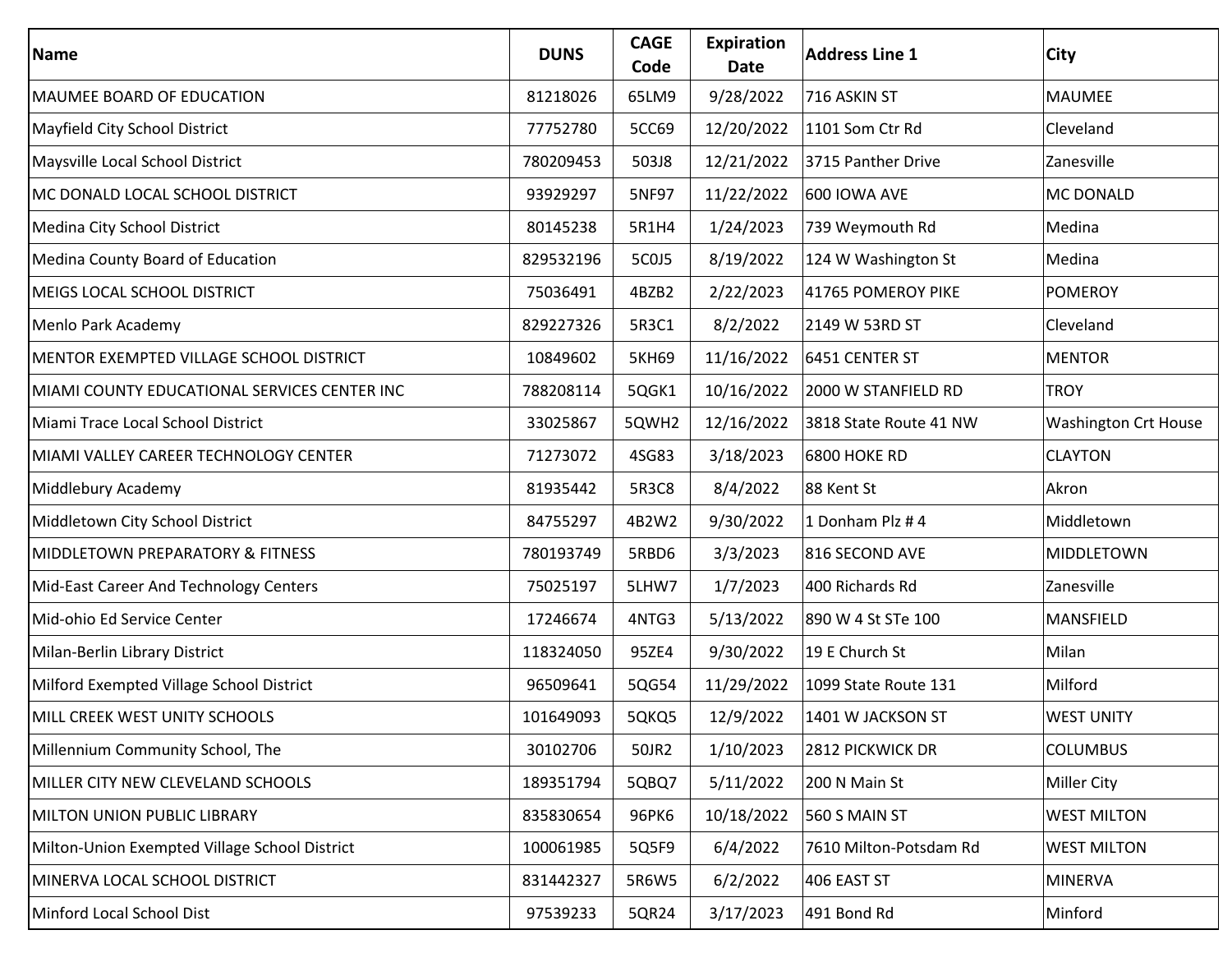| Name                                           | <b>DUNS</b> | <b>CAGE</b><br>Code | Expiration<br>Date | <b>Address Line 1</b>     | City                |
|------------------------------------------------|-------------|---------------------|--------------------|---------------------------|---------------------|
| Minford Local School Dist                      | 97539233    |                     | 3/17/2023          | 491 Bond Rd               | Minford             |
| Mohawk Local Board of Education                | 927608240   | 6YEW0               | 10/5/2022          | 605 STATE HWY 231         | <b>SYCAMORE</b>     |
| Monroe Local School District                   | 110989618   | 5QTK5               | 10/31/2022         | 500 Yankee Rd             | Monroe              |
| Monroeville Local School District              | 81772287    | 6DUQ3               | 12/9/2022          | 101 west st               | monroeville         |
| Montpelier Exempted Village School             | 52354859    | 5QL91               | 9/20/2022          | 1015 E Brown Rd           | Montpelier          |
| MOUNT HEALTHY PREP AND FITNESS ACADEMY         | 831675736   | 5R8R8               | 3/3/2023           | 7601 HARRISON AVE         | <b>CINCINNATI</b>   |
| Mount Vernon City School District              | 55564546    | 67JY4               | 4/12/2022          | 300 Newark Rd             | Mount Vernon        |
| MT GILEAD EXEMPTED VILLAGE SD                  | 184236438   | 5R2L8               | 5/5/2022           | 145 N CHERRY ST           | <b>MOUNT GILEAD</b> |
| MT HEALTHY BOARD OF EDUCATION (INC)            | 97928675    | 4YV08               | 1/25/2023          | 7615 Harrison Ave         | Cincinnati          |
| Muskingum Valley Educational Service Center    | 939862694   | 502W7               | 1/13/2023          | 205 N 7th St 3rd Floor    | Zanesville          |
| NATIONAL TRAIL LOCAL SCHOOL DISTRICT           | 16934796    | 5QGU0               | 5/17/2022          | 6940 OXFORD-GETTYSBURG RD | <b>NEW PARIS</b>    |
| NEAR WEST INTERGENERATIONAL SCHOOL             | 969506653   | 8DJ26               | 1/10/2023          | 3805 Terrett Ave          | Cleveland           |
| Nelsonville-york City                          | 50258151    | 64RD6               | 1/18/2023          | 2 Buckeye Dr              | Nelsonville         |
| <b>NEW BOSTON LOCAL SCHOOLS</b>                | 833013584   | 5QBD0               | 1/27/2023          | 1 GLENWOOD TIGER TRL      | <b>PORTSMOUTH</b>   |
| New Knoxville Local School Dist                | 100062215   | 5QKD9               | 3/23/2023          | 345 S Main St             | New Knoxville       |
| New Lebanon Local School District              | 95201489    | 64QY3               | 2/2/2023           | 320 S FULS RD             | <b>NEW LEBANON</b>  |
| NEW LONDON LOCAL SCHOOL DISTRICT               | 20639530    | 5R1E2               | 3/21/2023          | 2 WILDCAT DR              | <b>NEW LONDON</b>   |
| New Philadelphia City School District          | 37290335    | 5QG99               | 1/20/2023          | 248 Front Ave Sw Fl 2     | New Philadelphia    |
| NEW PHILADELPHIA CITY SCHOOL DISTRICT          | 800535408   | 5QHP0               | 1/20/2023          | 400 Mill Ave Se Ste 901   | New Philadelphia    |
| NEW RIEGEL LOCAL SCHOOL DST                    | 139768449   | 5QB32               | 3/2/2023           | 44 N PERRY ST             | <b>NEW RIEGEL</b>   |
| NEW-ALBANY PLAIN LOCAL SCHOOL DISTRICT         | 137003711   | 5QZF1               | 9/24/2022          | 55 N HIGH ST STE A        | <b>NEW ALBANY</b>   |
| NEWCOMERSTOWN EXEMPTED VILLAGE SCHOOL DISTRICT | 43529437    | 5R0B3               | 2/24/2023          | 702 S RIVER ST            | NEWCOMERSTOWN       |
| Niles City School Board of Education           | 91630624    | 4XWN9               | 2/8/2023           | 309 N RHODES AVE          | <b>NILES</b>        |
| <b>NOBLE LOCAL SCHOOL DISTRICT</b>             | 184236537   | 5QCF5               | 8/18/2022          | 20977 STATE ROUTE 146     | SARAHSVILLE         |
| North Baltimore Local School District          | 53245163    | 5R8V3               | 12/10/2022         | 201 S Main St             | North Baltimore     |
| North Central Academy                          | 80587857    | 63KY8               | 9/16/2022          | 928 West Market St Ste B  | Tiffin              |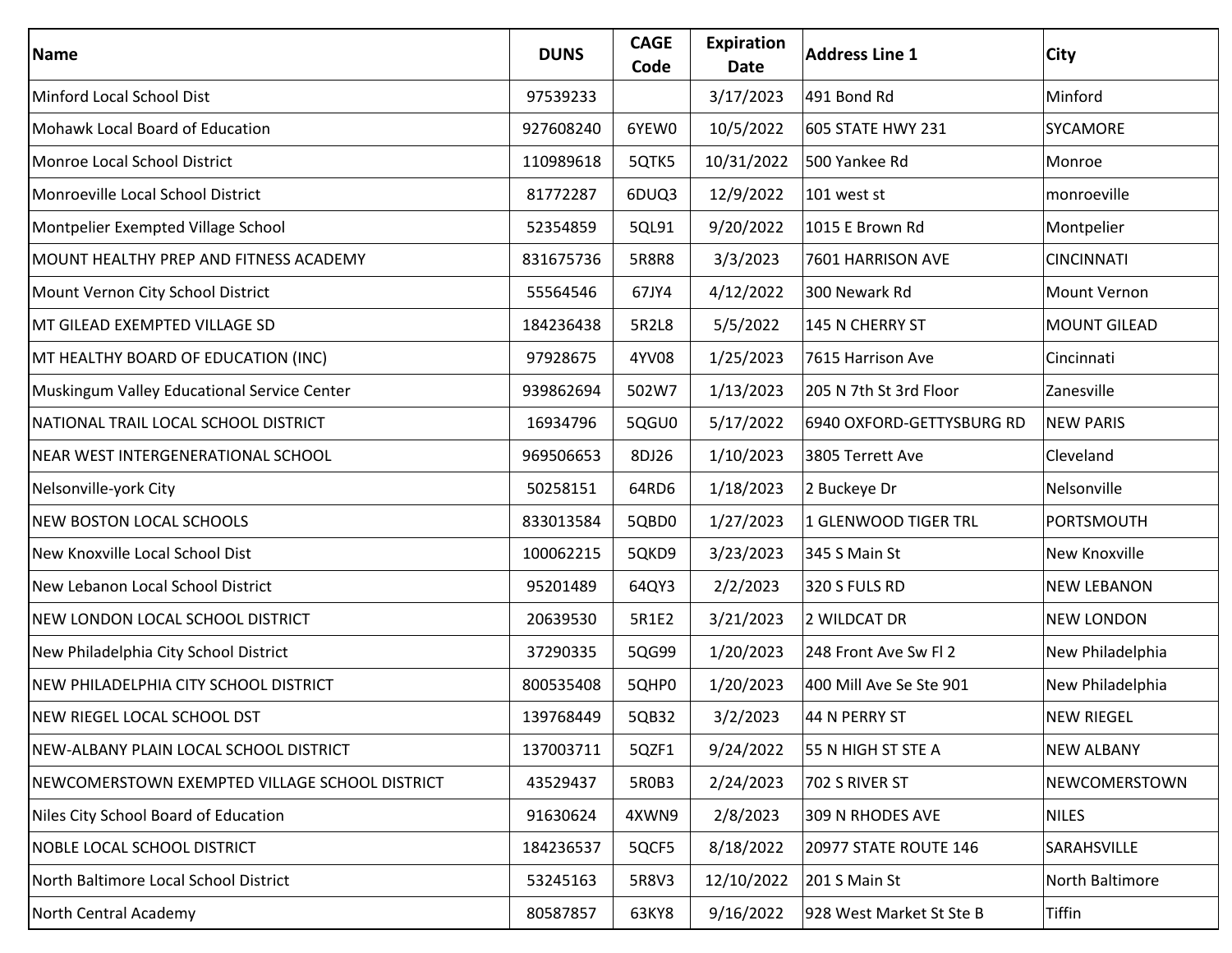| Name                                          | <b>DUNS</b> | <b>CAGE</b><br>Code | <b>Expiration</b><br>Date | <b>Address Line 1</b>       | City              |
|-----------------------------------------------|-------------|---------------------|---------------------------|-----------------------------|-------------------|
| NORTH CENTRAL LOCAL SCH DIST                  | 97608095    | 5QDG7               | 10/25/2022                | 350 S MAIN ST               | <b>CRESTON</b>    |
| North Central Local School District           | 53048401    | 5R8V0               | 12/1/2022                 | 400 E Baubice St            | Pioneer           |
| NORTH CENTRAL OHIO EDUCATIONAL SERVICE CENTER | 949276315   | 4Q0E6               | 10/14/2022                | 928 W. MARKET ST., SUITE A  | <b>TIFFIN</b>     |
| North Fork Local School District              | 89423495    | 5QQ22               | 12/21/2022                | 312 Maple Ave               | Utica             |
| North Olmsted City School District            | 46644449    | 5HTS2               | 8/31/2022                 | 26669 BUTTERNUT RIDGE RD    | NORTH OLMSTED     |
| North Point Educational Service Center        | 119292423   | 5BAT6               | 1/20/2023                 | 4918 Milan Road             | Sandusky          |
| North Ridgeville City School District         | 80141930    | 5R8X3               | 8/10/2022                 | 34620 Bainbridge Rd         | North Ridgeville  |
| NORTH ROYALTON CITY SCHOOL DISTRICT           | 25605288    | 5YC92               | 8/9/2022                  | 6579 ROYALTON RD            | CLEVELAND         |
| North Union Local School Dist                 | 45296852    | 5LRR4               | 3/7/2023                  | 12920 STATE ROUTE 739       | <b>RICHWOOD</b>   |
| NORTHEASTERN LOCAL SCHOOL DIST                | 100666155   | 5QXW3               | 12/17/2022                | 5921 DOMERSVILLE RD         | <b>DEFIANCE</b>   |
| NORTHEASTERN LOCAL SCHOOL DISTRICT            | 100062355   | 5QY20               | 12/6/2022                 | 1414 BOWMAN RD              | SPRINGFIELD       |
| Northern Local School District                | 47892393    | 5Q7C2               | 7/27/2022                 | 8700 SHERIDAN RD NW         | Thornville        |
| NORTHLAND PREPARATORY AND FITNESS ACADEMY     | 800494069   | 5RBR4               | 3/3/2023                  | 1875 MORSE RD               | <b>COLUMBUS</b>   |
| Northmont City School District                | 46007543    | 4Y0S8               | 5/19/2022                 | 4001 Old Salem Rd           | Englewood         |
| NORTHMOR LOCAL SCHOOL DISTRICT                | 31222177    | 5QUX4               | 7/12/2022                 | 5247 COUNTY RD 29           | <b>GALION</b>     |
| Northwest Local School District               | 364274670   | 6FHB5               | 1/21/2023                 | 3240 Banning Rd             | Cincinnati        |
| NORTHWEST LOCAL SCHOOL DISTRICT               | 55700603    | 5BZS8               | 2/28/2023                 | 800 MOHAWK DR               | MC DERMOTT        |
| Northwest Ohio Educational Service Center     | 11736980    | 5AKT7               | 8/9/2022                  | 205 Nolan Pkwy              | Archbold          |
| Northwestern Local School District            | 100062363   | 6KTF6               | 1/7/2023                  | 5610 Troy Rd                | Springfield       |
| Northwood Local School District               | 838207553   | 651Q4               | 2/24/2023                 | 600 LEMOYNE RD              | <b>NORTHWOOD</b>  |
| <b>NORTON SCHOOL DISTRICT</b>                 | 26111013    | 5L0X7               | 9/22/2022                 | 4128 CLEVELAND MASSILLON RD | <b>NORTON</b>     |
| NORWALK CITY BOARD OF EDUCATION               | 55198543    | 5R3G2               | 11/22/2022                | 134 BENEDICT AVE            | <b>NORWALK</b>    |
| OAK HILL UNION LOCAL SCHOOL DISTRICT          | 184235471   | 5R2Y2               | 1/28/2023                 | 205 WESTERN AVE             | <b>OAK HILL</b>   |
| OAK HILLS LOCAL SCHOOL DISTRICT               | 81859217    | 5Q794               | 11/15/2022                | 6325 RAPID RUN RD           | <b>CINCINNATI</b> |
| Oberlin City Schools, The                     | 100061365   | 4MJ49               | 10/14/2022                | 153 N MAIN ST               | <b>OBERLIN</b>    |
| OHIO VALLEY EDUCATIONAL SERVICE CENTER        | 184235018   | 5R9G3               | 1/12/2023                 | 128 E 8TH ST                | CAMBRIDGE         |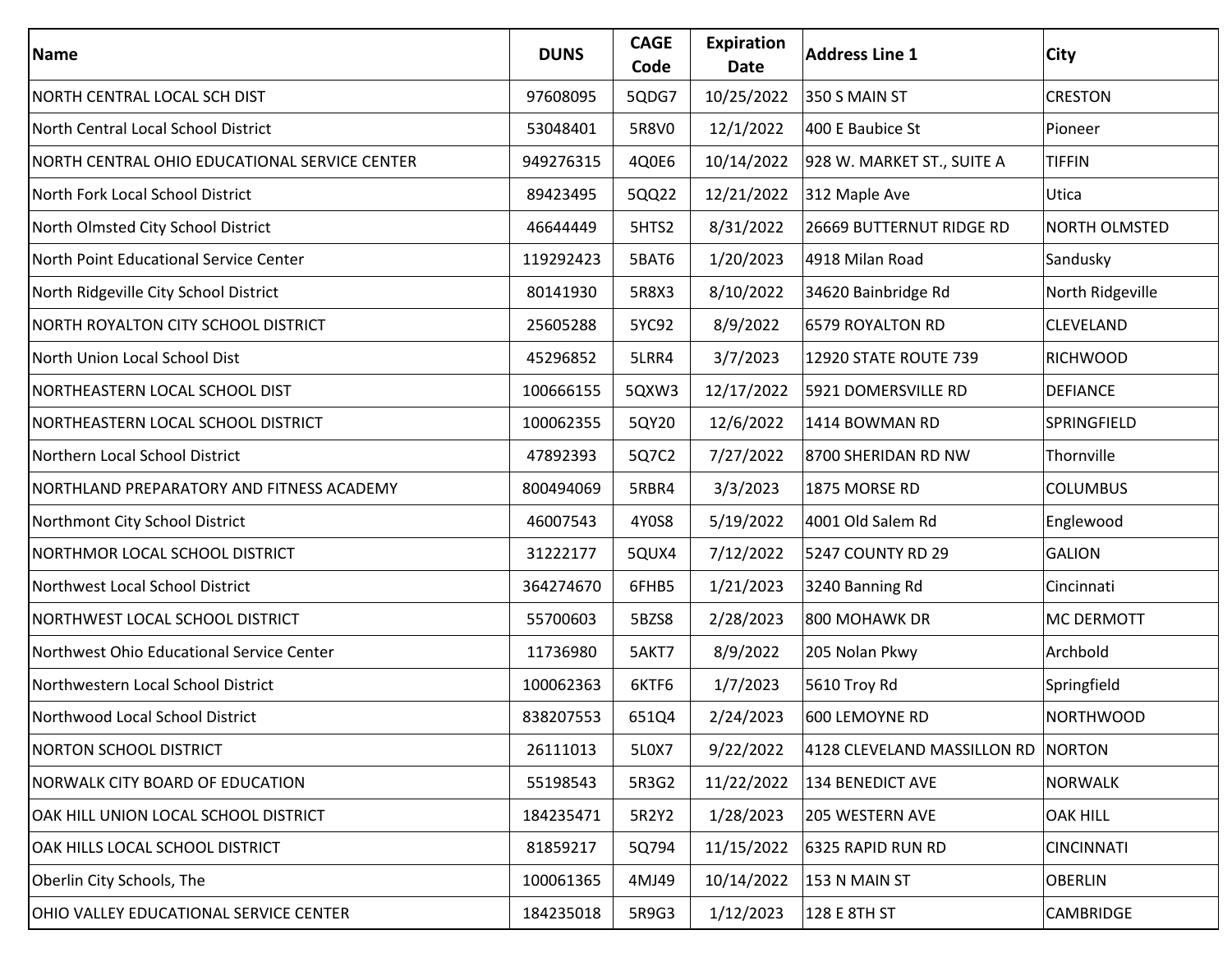| Name                                                  | <b>DUNS</b> | <b>CAGE</b><br>Code | <b>Expiration</b><br>Date | <b>Address Line 1</b>      | City               |
|-------------------------------------------------------|-------------|---------------------|---------------------------|----------------------------|--------------------|
| Old Fort Local School District                        | 56016793    | 5QFK0               | 5/5/2022                  | 7635 N COUNTY ROAD 51      | <b>TIFFIN</b>      |
| Olentangy Local School District                       | 29156189    | 5QNS2               | 11/29/2022                | 7840 Graphics Way          | Lewis Center       |
| <b>Ontario Local Board of Education</b>               | 94493517    | 4PPS7               | 12/17/2022                | 457 Shelby Ontario Rd      | MANSFIELD          |
| Orrville City Schools                                 | 76910173    | 5RK70               | 5/17/2022                 | 815 N Ella St              | Orrville           |
| OSNABURG LOCAL SCHOOL DISTRICT                        | 11364254    | 5Q8F6               | 5/12/2022                 | 310 BROWNING CT N          | <b>EAST CANTON</b> |
| OTTAWA HILLS BOARD OF EDUCATION                       | 38701959    | 5QGU9               | 3/10/2023                 | 3600 INDIAN RD             | <b>TOLEDO</b>      |
| <b>Ottawa Hills Local School District</b>             | 80251026    | 981L4               | 12/14/2022                | 3600 Indian Rd             | Ottawa Hills       |
| <b>Ottoville Local School District</b>                | 54535836    | 5QWG6               | 3/22/2023                 | 650 W 3rd St               | <b>OTTOVILLE</b>   |
| PAINESVILLE CITY SCHOOL DISTRICT                      | 84506336    | 4BZ27               | 12/13/2022                | 58 JEFFERSON ST            | PAINESVILLE        |
| PAINT VALLEY LOCAL SCHOOL DISTRICT                    | 95032488    | 5Q8F7               | 5/19/2022                 | 7454 US HIGHWAY 50 W       | <b>BAINBRIDGE</b>  |
| PANDORA GILBOA LOCAL SCH DIST                         | 100443142   | 64J50               | 12/28/2022                | 410 ROCKET RDG             | <b>PANDORA</b>     |
| <b>PAR EXCELLENCE ACADEMY</b>                         | 610151446   | 5NSR1               | 8/2/2022                  | 1350 GRANVILLE RD          | <b>NEWARK</b>      |
| Parma City School District                            | 77775435    | 5LRB8               | 3/24/2023                 | 5311 Longwood Ave          | Parma              |
| <b>PATRICK HENRY SCHOOL DISTRICT</b>                  | 94798980    | 5QMJ7               | 12/2/2022                 | 6900 STATE ROUTE 18        | <b>HAMLER</b>      |
| Paulding Exempted Village School District             | 45242914    | 5QGK3               | 10/11/2022                | 405 N WATER ST             | PAULDING           |
| Penta Career Center                                   | 56700735    | 5XVU3               | 2/28/2023                 | 9301 Buck Rd               | Perrysburg         |
| PERFORMANCE ACADEMY EASTLAND                          | 831675207   | 5R8U0               | 3/3/2023                  | 2220 Hamilton Ct East      | Columbus           |
| Perkins Local School District                         | 76909183    | 5Q3D8               | 1/4/2023                  | 3714 Campbell St Ste B     | SANDUSKY           |
| Perry Local School District                           | 11773850    | 5QY55               | 7/6/2022                  | 4201 13th St SW            | Massillon          |
| <b>PERRY LOCAL SCHOOL DISTRICT</b>                    | 97615389    | 5R2U0               | 7/23/2022                 | 4325 MANCHESTER AVE        | PERRY              |
| PERRY LOCAL SCHOOL DISTRICT                           | 159340751   | 5T8E3               | 1/24/2023                 | 2770 E BREESE RD           | <b>LIMA</b>        |
| Pettisville Local School Dist                         | 100062678   | 5Q5Y7               | 12/20/2022                | 232 Summit Street          | Pettisville        |
| PHOENIX COMMUNITY LEARNING CENTER                     | 39425975    | 5RBP7               | 1/10/2023                 | 3595 WASHINGTON AVE UNIT 1 | <b>CINCINNATI</b>  |
| Pickaway-Ross County Joint Vocational School District | 100064468   | 5Y6G2               | 2/17/2023                 | 895 Crouse Chapel Rd       | Chillicothe        |
| Pike County Joint Vocational School District          | 22444335    | 5UAM0               | 8/27/2022                 | 175 Beaver Creek Rd        | Piketon            |
| Pike Delta York Local School District                 | 41948621    | 5QB52               | 8/18/2022                 | 504 Fernwood St            | <b>DELTA</b>       |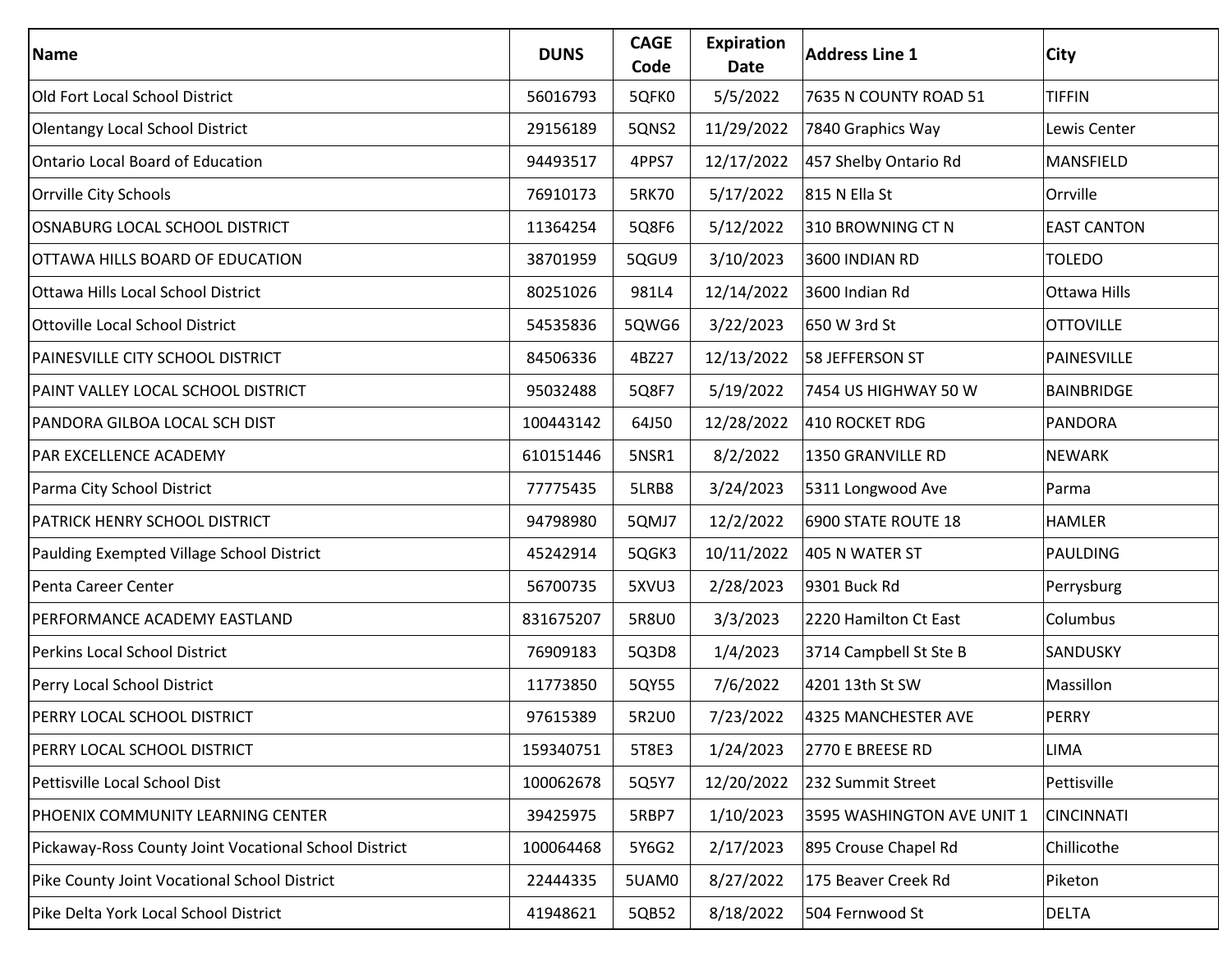| Name                                       | <b>DUNS</b> | <b>CAGE</b><br>Code | Expiration<br>Date | <b>Address Line 1</b>   | City              |
|--------------------------------------------|-------------|---------------------|--------------------|-------------------------|-------------------|
| PIQUA CITY SCHOOLS                         | 100427400   | 4Z2P4               | 9/30/2022          | 215 Looney Road         | Piqua             |
| PLAIN LOCAL SCHOOL DISTRICT                | 11849452    | 51YP7               | 9/2/2022           | 901 44TH ST NW          | CANTON            |
| <b>Pleasant Local School District</b>      | 75022004    | 4P1M4               | 3/9/2023           | 1107 Owens Rd W         | Marion            |
| PLYMOUTHSHILOH LOCAL SCHOOL DISTRICT       | 54776091    | 5LQ88               | 5/11/2022          | 365 SANDUSKY ST         | PLYMOUTH          |
| <b>Poland Local School District</b>        | 84512490    | 5RBH0               | 3/23/2023          | 3199 DOBBINS RD         | <b>POLAND</b>     |
| Polaris Joint Vocational School District   | 68907526    | 3BAE9               | 3/14/2023          | 7285 Old Oak Blvd       | Cleveland         |
| PORT CLINTON CITY SCHOOLS                  | 38702452    | 5QTF3               | 6/15/2022          | 431 PORTAGE DR          | PORT CLINTON      |
| Portage Lakes Joint Vocational School      | 87234381    | 7E3H7               | 10/4/2022          | 4401 SHRIVER RD         | <b>UNIONTOWN</b>  |
| Portsmouth City School District            | 55701775    | 4AP57               | 9/23/2022          | 724 FINDLAY ST          | PORTSMOUTH        |
| PREBLE COUNTY EDUCATIONAL SERVICES CENTER  | 178322988   | 5W1M4               | 7/23/2022          | 597 HILLCREST DR        | <b>EATON</b>      |
| Preble-Shawnee School District             | 51547818    | 5LLF5               | 8/6/2022           | 124 Bloomfield St       | Camden            |
| Princeton City School District             | 801934105   | 4YZ46               | 5/17/2022          | 3900 Cottingham Dr      | Cincinnati        |
| Putnam County Educational Service Center   | 184236800   | 36JG9               | 5/11/2022          | 124 Putnam Pkwy         | Ottawa            |
| Pymatuning Valley Board Of Education       | 620259564   | 5RBK9               | 1/19/2023          | 5571 Us Highway 6       | Andover           |
| Quaker Digital Academy                     | 79577695    | 96FL3               | 10/8/2022          | 400 Mill Ave SE Ste 901 | New Philadelphia  |
| Quaker Preparatory Academy                 | 117602720   | 8QLN0               | 1/20/2023          | 248 Front Ave Sw        | New Philadelphia  |
| RAVENNA SCHOOL DISTRICT                    | 80157811    | 5RG75               | 3/4/2023           | 507 E Main St           | Ravenna           |
| <b>READING BOARD OF EDUCATION</b>          | 81865495    | 64SF4               | 2/23/2023          | 1301 BONNELL AVE        | <b>CINCINNATI</b> |
| <b>Revere Local School District</b>        | 76900372    | 5QZE4               | 9/27/2022          | 3496 Everett Rd         | Richfield         |
| <b>REYNOLDSBURG CITY SCHOOLS</b>           | 961220092   | 4XGE9               | 1/25/2023          | 7244 E MAIN ST          | REYNOLDSBURG      |
| RIDGEDALE LOCAL SCHOOL DISTRICT            | 9557570     | 5QBC8               | 7/22/2022          | 3103 HILLMAN FORD RD    | <b>MORRAL</b>     |
| RITTMAN EXEMPTED VILLAGE SCHOOLS           | 100433408   | 5RK89               | 5/13/2022          | 50 Sauier St            | RITTMAN           |
| <b>River Valley Local Schools District</b> | 75027250    | 5Q9R2               | 2/22/2023          | 197 Brocklesby Rd       | Caledonia         |
| Riverside Local School District            | 79490471    | 8CD63               | 10/18/2022         | 585 Riverside Drive     | Painesville       |
| <b>RIVERSIDE LOCAL SCHOOL DISTRICT</b>     | 56120157    | 5QQQ6               | 8/3/2022           | 2096 COUNTY RD 24 S     | <b>DE GRAFF</b>   |
| ROCK HILL LOCAL SCHOOL DISTRICT            | 79418539    | 90E96               | 5/3/2022           | 2325A COUNTY RD 26      | <b>IRONTON</b>    |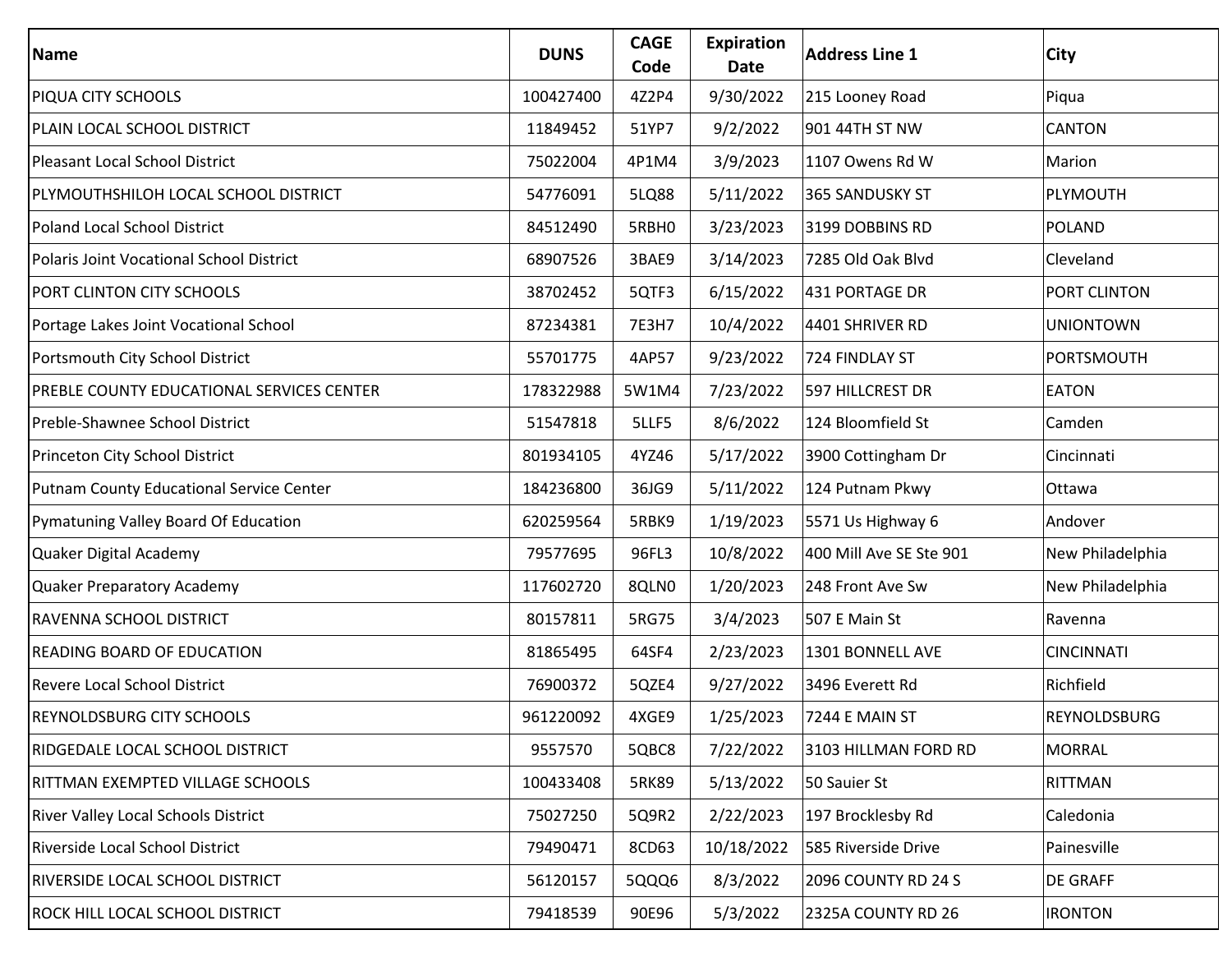| Name                                                 | <b>DUNS</b> | <b>CAGE</b><br>Code | <b>Expiration</b><br>Date | <b>Address Line 1</b>                | City               |
|------------------------------------------------------|-------------|---------------------|---------------------------|--------------------------------------|--------------------|
| <b>ROCK HILL LOCAL SCHOOL DISTRICT</b>               | 79418539    | 5RBW6               | 5/3/2022                  | 2325A COUNTY RD 26                   | <b>IRONTON</b>     |
| <b>ROCKY RIVER CITY SCHOOL DISTRICT</b>              | 25913344    | 643V6               | 6/4/2022                  | 1101 MOREWOOD PKWY                   | <b>ROCKY RIVER</b> |
| <b>ROOTSTOWN LOCAL SCH DISTRICT</b>                  | 80144264    | 64X46               | 8/23/2022                 | 4140 STATE RTE 44                    | <b>ROOTSTOWN</b>   |
| <b>ROSS LOCAL SCHOOL DISTRICT</b>                    | 74733833    | <b>5LL78</b>        | 8/10/2022                 | 3371 HAMILTON CLEVES RD              | <b>HAMILTON</b>    |
| <b>ROSS PIKE COUNTY EDUCATIONAL SERVICE DISTRICT</b> | 16503331    | 5UE72               | 11/29/2022                | 475 WESTERN AVE STE E                | <b>CHILLICOTHE</b> |
| <b>RUSSIA LOCAL SCHOOL DISTRICT</b>                  | 4140869     | 5Q8N4               | 8/26/2022                 | 100 SCHOOL ST                        | <b>RUSSIA</b>      |
| SAINT CLAIRSVILLE RICHLAND CITY SCHOOL DISTRICT      | 51495083    | 5QUY4               | 1/7/2023                  | 108 WOODROW AVE                      | SAINT CLAIRSVILLE  |
| SALEM BOARD OF EDUCATION                             | 80148778    | 5VJN5               | 9/3/2022                  | 1226 E STATE ST                      | SALEM              |
| <b>SALEM BOARD OF EDUCATION</b>                      | 826447062   | 1FYV7               | 9/3/2022                  | 230 N LINCOLN AVE STE 3              | SALEM              |
| SCIOTO COUNTY JOINT VOCATIONAL SCHOOL DISTRICT       | 100064484   | 5XAZ3               | 11/9/2022                 | 951 VERN RIFFE DR                    | LUCASVILLE         |
| Scioto Valley - Piketon Area Council of Governments  | 118335385   | 96DM7               | 10/8/2022                 | 411 S West St                        | Piketon            |
| Sebring Local School District                        | 3995743     | 5QM95               | 3/8/2023                  | 510 N 14TH St                        | <b>SEBRING</b>     |
| SENECA EAST LOCAL SCHOOL DISTRICT                    | 184237147   | 5SAE1               | 1/19/2023                 | 13343 E US HIGHWAY 224               | <b>ATTICA</b>      |
| SHADYSIDE LOCAL SCH DISTRICT                         | 100434299   | 5QKD8               | 12/20/2022                | 3890 LINCOLN AVE                     | SHADYSIDE          |
| Shawnee Local School District                        | 46111332    | 5QDD5               | 5/21/2022                 | 3255 Zurmehly                        | LIMA               |
| Sheffield-Sheffield Lake School Board                | 26707927    | 7V1S6               | 11/12/2022                | 1824 Harris Rd                       | Sheffield Lake     |
| Shelby City Board of Education                       | 198534273   | 8CHQ3               | 12/28/2022                | 25 High School Ave                   | Shelby             |
| <b>SIDNEY CITY SCHOOLS DIST</b>                      | 825064913   | 5QB99               | 1/11/2023                 | 750 S 4TH AVE                        | <b>SIDNEY</b>      |
| <b>SOLON CITY SCHOOL DISTRICT</b>                    | 20640033    | 5QR96               | 2/7/2023                  | 33800 INWOOD RD                      | SOLON              |
| SOUTH CENTRAL LOCAL SCHOOL DISTRICT                  | 94492048    | 5PU55               |                           | 12/21/2022 3305 GREENWICH ANGLING RD | <b>GREENWICH</b>   |
| South Central Ohio Educational Center                | 193025079   | 37SK6               | 11/16/2022                | 522 GLENWOOD AVE                     | PORTSMOUTH         |
| <b>SOUTH COLUMBUS DROP BACK IN</b>                   | 962292889   | 625Z4               | 8/2/2022                  | 840 W STATE ST                       | <b>COLUMBUS</b>    |
| SOUTH EUCLID-LYNDHURST SCHOOLS                       | 81774259    | 6TQ72               | 1/26/2023                 | 5044 Mayfield Rd                     | Cleveland          |
| SOUTH POINT LOCAL SCHOOL DISTRICT                    | 124653197   | 5QZD7               | 11/23/2022                | 302 HIGH ST                          | <b>SOUTH POINT</b> |
| South Range Local School District                    | 54571542    | 5QP31               | 6/16/2022                 | 11375 Columbiana Canfield Rd         | Canfield           |
| South Scioto Academy                                 | 783956258   | 5QC10               | 1/25/2023                 | 2200 Winslow Dr                      | Columbus           |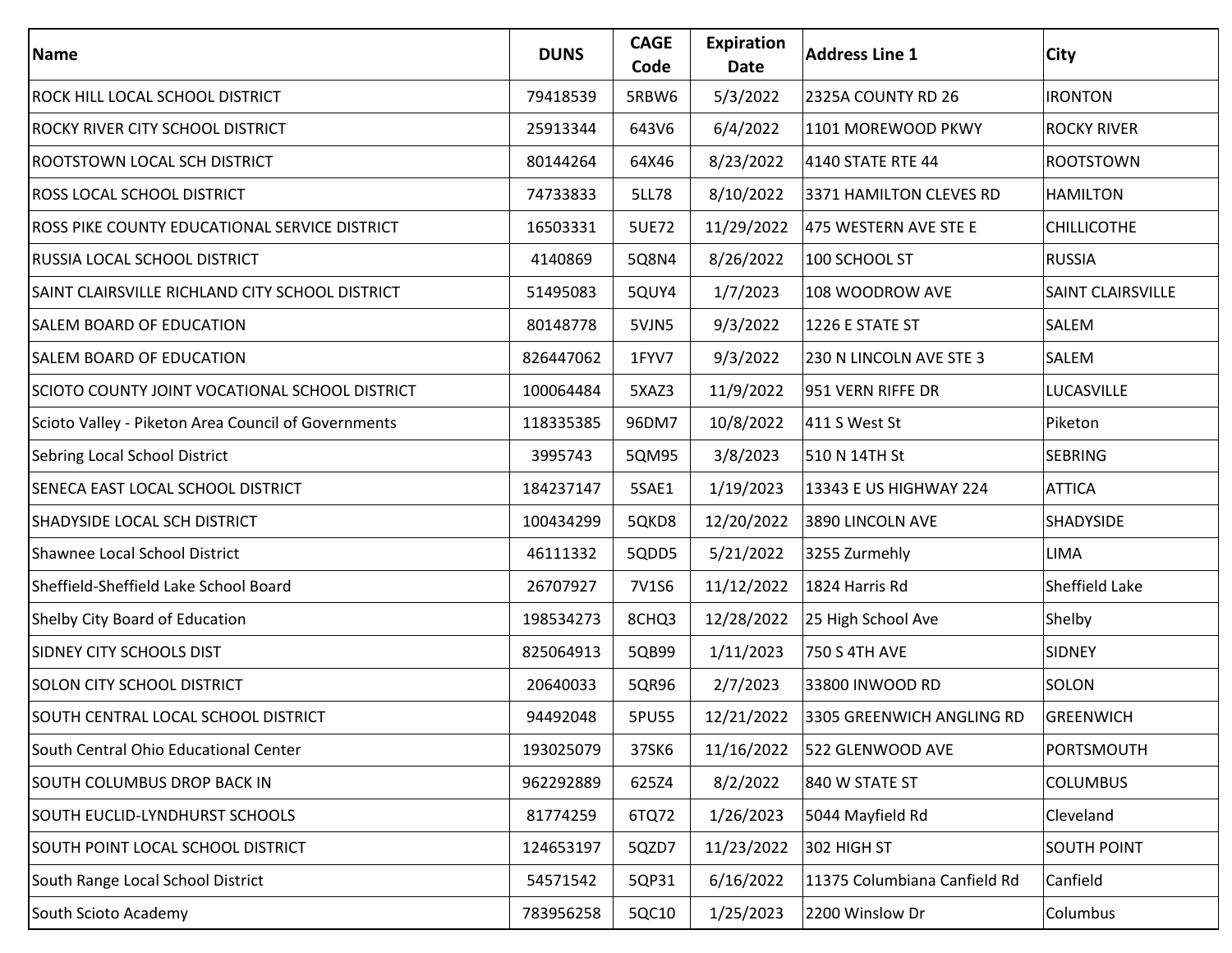| Name                                           | <b>DUNS</b> | <b>CAGE</b><br>Code | Expiration<br>Date | <b>Address Line 1</b>        | <b>City</b>              |
|------------------------------------------------|-------------|---------------------|--------------------|------------------------------|--------------------------|
| SOUTH- WESTERN CITY SCHOOL DISTRICT            | 130886273   | 3E7M4               | 11/8/2022          | 4500 BIG RUN SOUTH RD        | <b>GROVE CITY</b>        |
| SOUTH- WESTERN CITY SCHOOL DISTRICT            | 59939298    | 1E7R4               | 11/8/2022          | 3805 MARLANE DR              | <b>GROVE CITY</b>        |
| SOUTHEAST LOCAL SCHOOL DISTRICT                | 50789700    | 5QZJ7               | 10/6/2022          | 8245 TALLMADGE RD            | <b>RAVENNA</b>           |
| SOUTHEAST LOCAL SCHOOL DISTRICT                | 87715082    | 5Q5Z4               | 5/13/2022          | 9048 DOVER RD                | <b>APPLE CREEK</b>       |
| SOUTHEASTERN LOCAL SCHOOL DISTRICT             | 100063718   | 5QNE1               | 5/27/2022          | 2003 LANCASTER RD            | <b>CHILLICOTHE</b>       |
| SOUTHERN HILLS CAREER AND TECHNICAL CENTER     | 76788769    | 6KPL4               | 3/16/2023          | 9193 Hamer Rd                | Georgetown               |
| Southern Local School District                 | 12990123    | 4PK46               | 1/5/2023           | 920 Elm St                   | <b>RACINE</b>            |
| SOUTHERN LOCAL SCHOOL DISTRICT                 | 37526944    | 6BLT9               | 3/9/2023           | 10397 STATE RTE 155 SE STE 1 | <b>CORNING</b>           |
| Southwest Licking Local School District        | 55910392    | 6GZN5               | 12/8/2022          | 927-A S St                   | Pataskala                |
| SOUTHWEST LOCAL SCHOOL DISTRICT                | 72863905    | 5QUX9               | 10/5/2022          | 230 S ELM ST                 | <b>HARRISON</b>          |
| SOUTH-WESTERN CITY SCHOOL DISTRICT             | 808607217   | 4XVF7               | 11/8/2022          | 3805 MARLANE DR              | <b>GROVE CITY</b>        |
| SPENCERVILLE LOCAL SCHOOL DISTRICT             | 800518180   | 5QY39               | 5/27/2022          | 2500 Wisher Dr               | Spencerville             |
| Springboro Community City School District      | 30957203    | 68UX6               | 11/30/2022         | 1685 S Main St               | Springboro               |
| Springfield Board of Education                 | 6772776     | 4D2L0               | 10/26/2022         | 1500 W Jefferson St          | Springfield              |
| SPRINGFIELD PREPARATORY AND FITNESS ACADEMY    | 158476346   | 5RBG7               | 3/3/2023           | 1615 SELMA RD                | SPRINGFIELD              |
| ST BERNARD-ELMWOOD PLACE CITY SCHOOL DISTRICT  | 124690967   | 5KPD9               | 1/4/2023           | 105 Washington Ave           | Cincinnati               |
| St Clairsville Public Library                  | 159459825   | 97WR3               | 12/8/2022          | 108 W MAIN ST                | <b>SAINT CLAIRSVILLE</b> |
| <b>ST HENRY CONSOLIDATED LOCAL SCHOOLS</b>     | 22421291    | 5QCB5               | 3/8/2023           | 391 E COLUMBUS ST            | <b>SAINT HENRY</b>       |
| St Marys City Board Of Education               | 81212474    | 4YMW1               | 5/12/2022          | 2250 State Route 66 North    | Saint Marys              |
| <b>Stark County Educational Service Center</b> | 93923597    | 4ZGC6               | 3/2/2023           | 6057 Strip Ave NW            | North Canton             |
| <b>STATE SUPPORT TEAM REGION</b>               | 5818954     | 93LZ7               | 7/20/2022          | 1045 DEARBAUGH AVE STE 1     | <b>WAPAKONETA</b>        |
| Steam Academy Of Warren                        | 969039614   | 6HS34               | 12/6/2022          | 261 Elm Rd Ne                | Warren                   |
| <b>STEUBENVILLE CITY SCHOOL DISTRICT</b>       | 55331334    | 5CCV2               | 1/25/2023          | 1400 WEST ADAMS ST           | STEUBENVILLE             |
| Stow-Munroe Falls City School District         | 84511427    | 5RM71               | 9/8/2022           | 4350 Allen Rd                | stow                     |
| <b>STRASBURG-FRANKLIN SCHOOL DISTRICT</b>      | 100064146   | 5RBF8               | 11/22/2022         | 140 N BODMER AVE             | <b>STRASBURG</b>         |
| <b>Streetsboro Board of Education</b>          | 60432044    | 67R00               | 10/12/2022         | 9000 Kirby Ln                | Streetsboro              |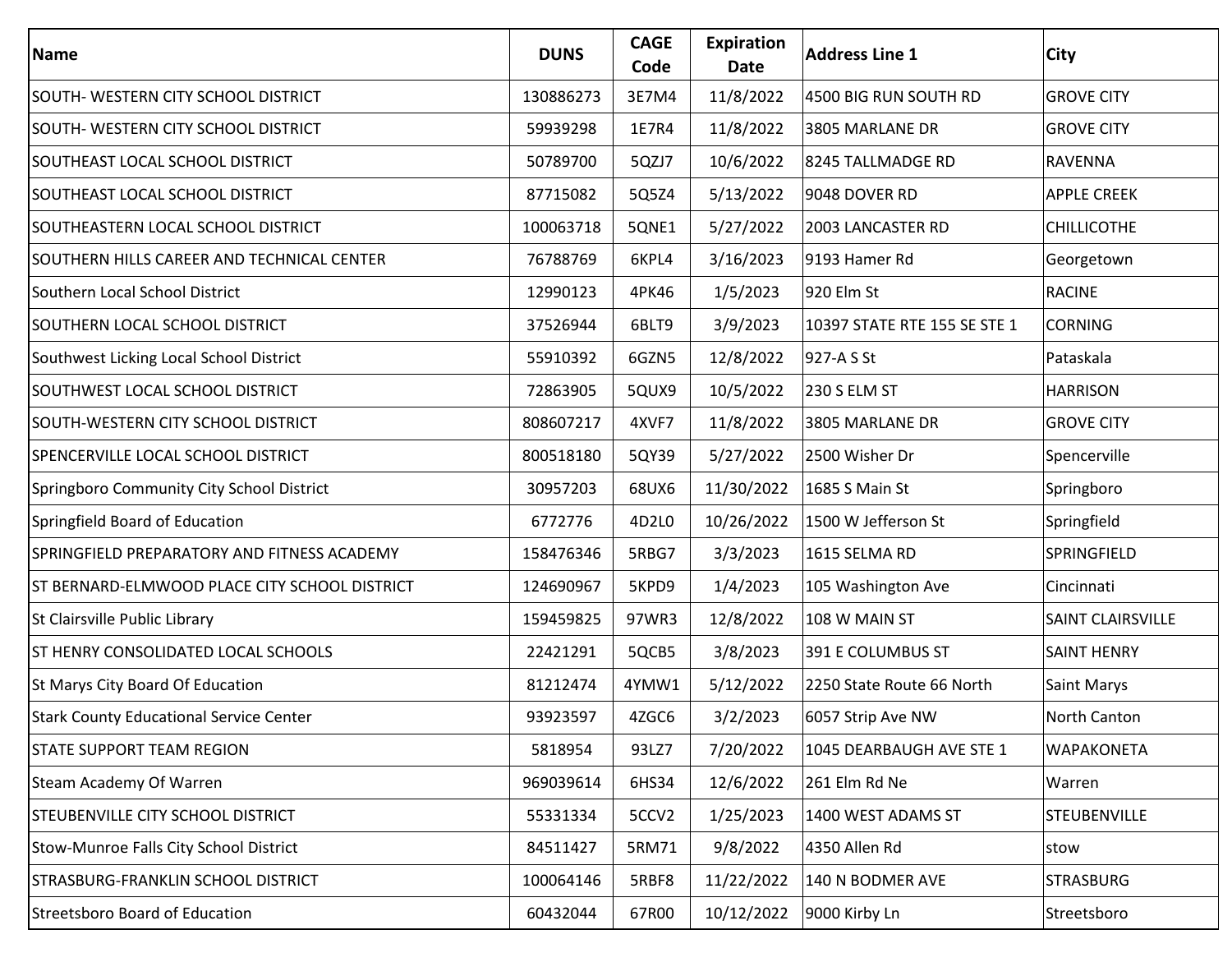| Name                                         | <b>DUNS</b> | <b>CAGE</b><br>Code | <b>Expiration</b><br>Date | <b>Address Line 1</b>      | <b>City</b>            |
|----------------------------------------------|-------------|---------------------|---------------------------|----------------------------|------------------------|
| <b>STRONGSVILLE CITY SCHOOLS</b>             | 81774341    | 4RE58               | 11/22/2022                | 18199 COOK AVE             | <b>STRONGSVILLE</b>    |
| <b>STRYKER LOCAL SCHOOL DISTRICT</b>         | 52734720    | 5QVZ9               | 10/12/2022                | 400 S DEFIANCE ST          | <b>STRYKER</b>         |
| <b>SULLIVANT AVENUE COMMUNITY SCHOOL</b>     | 831555169   | 5QB97               | 12/21/2022                | 3435 SULLIVANT AVE         | <b>COLUMBUS</b>        |
| SUMMIT COUNTY EDUCATIONAL SERVICE CENTER INC | 21152301    | 4XKJ3               | 12/27/2022                | 420 WASHINGTON AVE STE 200 | <b>CUYAHOGA FALLS</b>  |
| <b>Swanton Local School District</b>         | 20272951    | 5LME5               | 10/12/2022                | 108 North Main St          | swanton                |
| SWITZERLAND OF OHIO LOCAL SCHOOL DISTRICT    | 74982422    | 5SAE9               | 3/4/2023                  | 304 MILL ST                | <b>WOODSFIELD</b>      |
| <b>Sycamore Community Schools</b>            | 797929986   | 5QMN3               | 10/26/2022                | 5959 Hagewa Dr             | Cincinnati             |
| Sylvania City School District                | 49504855    | 79BE4               | 5/29/2022                 | 4747 N Holland Sylvania Rd | Sylvania               |
| SYMMES VALLEY LOCAL SCHOOL DISTRICT          | 800502408   | 5Q6L1               | 1/7/2023                  | 14778 STATE ROUTE 141      | WILLOW WOOD            |
| TALAWANDA CITY SCHOOL DISTRICT               | 193022944   | 5R2X7               | 10/19/2022                | 5301 University Park Blvd  | Oxford                 |
| <b>Tallmadge City Schools</b>                | 791452746   | 5R8M4               | 5/18/2022                 | 486 East Ave               | Tallmadge              |
| TEAYS VALLEY LOCAL SCHOOL DISTRICT           | 100063510   | 5QL92               | 6/23/2022                 | 385 CIRCLEVILLE AVE        | <b>ASHVILLE</b>        |
| TECUMSEH LOCAL SCHOOL DISTRICT, INC          | 55083927    | 661A2               | 3/24/2023                 | 9760 W NATIONAL RD         | <b>NEW CARLISLE</b>    |
| TIPP CITY BOARD OF EDUCATION                 | 603775792   | 5Q5J6               | 6/17/2022                 | 90 S TIPPECANOE DR         | <b>TIPP CITY</b>       |
| TOLEDO PREP AND FITNESS ACADEMY              | 949661305   | 5R9T6               | 1/25/2023                 | 3001 HILL AVE              | <b>TOLEDO</b>          |
| <b>Toledo Public Schools</b>                 | 54170295    | 4AF94               | 1/3/2023                  | 1609 N SUMMIT ST           | <b>TOLEDO</b>          |
| TOLEDO SCHOOL FOR THE ARTS                   | 800483229   | 5ZM33               | 1/19/2023                 | 333 14TH ST FL 4           | <b>TOLEDO</b>          |
| Tolles Career & Technical Center             | 97540033    | 5V3W6               | 2/17/2023                 | 7877 US Highway 42 S       | Plain City             |
| <b>Toronto Board Of Education</b>            | 153788245   | 64GS3               | 2/24/2023                 | 1307 Dennis Way            | <b>TORONTO</b>         |
| TOWNSEND NORTH COMMUNITY SCHOOL              | 41530153    | 7DZ87               | 7/28/2022                 | 209 LOWELL ST              | <b>CASTALIA</b>        |
| Tri County Career Center                     | 75042523    | 62BS7               | 11/24/2022                | 15676 State Rte 691        | NELSONVILLE            |
| TRIAD LOCAL SCHOOLS                          | 137004255   | 6B3W7               | 12/21/2022                | 7920 BRUSH LAKE RD         | <b>NORTH LEWISBURG</b> |
| <b>Tri-County Educational Service Center</b> | 965934706   | 4ABP4               | 12/14/2022                | 741 Winkler Drive          | Wooster                |
| TRI-COUNTY NORTH SCHOOL DISTRICT             | 103543708   | 5QAV8               | 8/18/2022                 | 436 N COMMERCE ST          | <b>LEWISBURG</b>       |
| TRIMBLE LOCAL SCHOOL DISTRICT INC            | 193514833   | 4C852               | 1/20/2023                 | 1 TOMCAT DR                | <b>GLOUSTER</b>        |
| Tri-Rivers Career Center                     | 92155241    | 0W8Z6               | 5/14/2022                 | 2222 Mrn Mt Gilead Rd      | <b>MARION</b>          |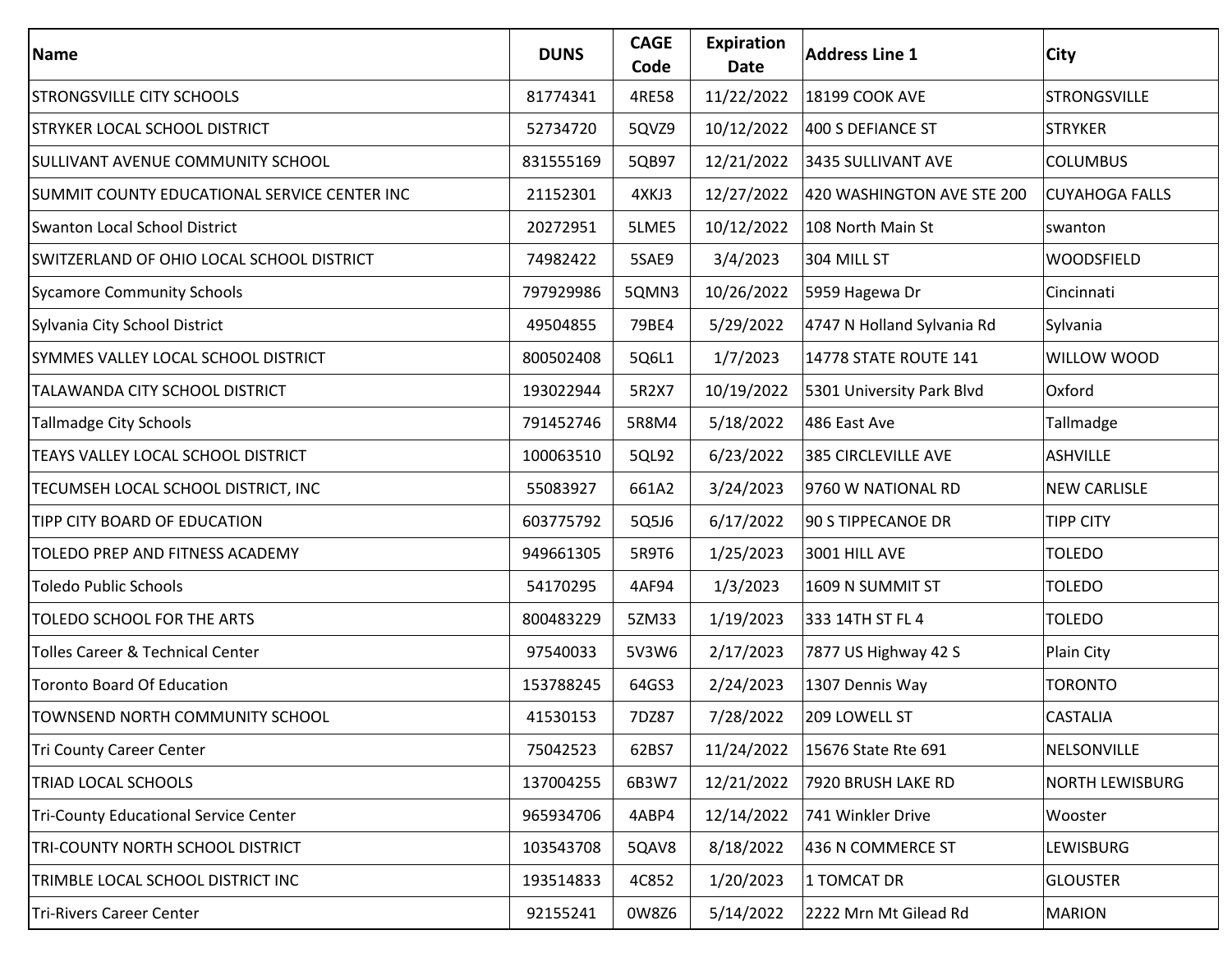| Name                                            | <b>DUNS</b> | <b>CAGE</b><br>Code | <b>Expiration</b><br>Date | <b>Address Line 1</b>             | <b>City</b>            |
|-------------------------------------------------|-------------|---------------------|---------------------------|-----------------------------------|------------------------|
| TRI-VILLAGE LOCAL SCH DIST                      | 193023322   | 5QUB1               | 7/30/2022                 | 315 S MAIN ST                     | <b>NEW MADISON</b>     |
| <b>TROTWOOD PREPARATORY AND FITNESS ACADEMY</b> | 138145839   | 5RC00               | 3/3/2023                  | 3100 Shiloh Springs Rd            | Dayton                 |
| <b>Troy City School District</b>                | 74709122    | 5QNQ5               | 1/26/2023                 | 500 N Market St                   | Troy                   |
| <b>Trumbull Career And Technical Center</b>     | 38094769    | 5S9S8               | 1/21/2023                 | 528 Educational Hwy               | Warren                 |
| Trumbull Co Ed Service Center                   | 184237444   | 5M3Z0               | 12/22/2022                | 6000 Youngstown Warren Rd         | <b>Niles</b>           |
| <b>TUSLAW SCHOOL DISTRICT</b>                   | 100063965   | 4SBQ3               | 11/23/2022                | 1835 MANCHESTER AVE NW            | <b>MASSILLON</b>       |
| TWIN VALLEY COMMUNITY LOCAL SCHOOL DISTRICT     | 23844954    | 5QND2               | 6/29/2022                 | <b>100 EDUCATION DR</b>           | <b>WEST ALEXANDRIA</b> |
| UNION COUNTY COLLEGE CORNER SCHOOL              | 44382323    | 5Q926               | 8/18/2022                 | 230 RAMSEY ST                     | <b>COLLEGE CORNER</b>  |
| Union Local School District                     | 160380721   | 5RQ22               | 11/12/2022                | 66779 BELMONT MORRISTOWN RBELMONT |                        |
| UNION SCIOTO SCHOOL DISTRICT                    | 100063726   | 5R3C7               | 3/10/2023                 | 1565 EGYPT PIKE                   | <b>CHILLICOTHE</b>     |
| UNITED LOCAL SCHOOL DISTRICT                    | 1998111     | 6BGP4               | 9/27/2022                 | 8143 STATE RTE 9                  | <b>HANOVERTON</b>      |
| United Preparatory Academy - East, Inc.         | 79422164    | 754Q1               | 6/9/2022                  | 1469 E Main St                    | Columbus               |
| United Preparatory Academy, Inc.                | 78880832    | 6YDA6               | 6/9/2022                  | 1469 E Main St                    | Columbus               |
| UPPER ARLINGTON CITY SCHOOL DISTRICT            | 791452142   | 50AG1               | 12/20/2022                | 1950 North Mallway Dr             | Columbus               |
| Upper Sandusky Exempted Village School District | 94497724    | 5LL89               | 1/6/2023                  | 800 N SANDUSKY AVE STE A          | <b>UPPER SANDUSKY</b>  |
| UPPER SCIOTO VALLEY SCHOOL DISTRICT             | 100062876   | 5QNZ3               | 9/21/2022                 | 510 S COURTRIGHT ST               | <b>MC GUFFEY</b>       |
| <b>URBANA BOARD OF EDUCATION</b>                | 40822207    | 5QSQ5               | 2/20/2023                 | 711 WOOD ST                       | <b>URBANA</b>          |
| VALLEY LOCAL SCHOOL DISTRICT INC                | 79424131    | 5QZC8               | 2/17/2023                 | 1821 STATE ROUTE 728              | LUCASVILLE             |
| Valley View Local School District               | 84749092    | 94Q96               | 8/13/2022                 | 59 Peffley St                     | Germantown             |
| VAN BUREN LOCAL SCHOOL DISTRICT                 | 52190030    | 5RFT5               | 8/13/2022                 | 217 S MAIN ST                     | <b>VAN BUREN</b>       |
| VAN WERT CITY SCHOOL DISTRICT                   | 99966525    | 5RBS3               | 3/4/2023                  | 205 W CRAWFORD ST                 | <b>VAN WERT</b>        |
| <b>VANDALIA BUTLER CITY SCHOOLS</b>             | 100429786   | 7DZ74               | 1/11/2023                 | 300 S Dixie Dr                    | Vandalia               |
| Vanguard-Sentinel Career and Technology Centers | 100064476   | 5LG01               | 1/5/2023                  | 1306 Cedar St                     | Fremont                |
| VANTAGE CAREER CENTER SCH DIST                  | 100064518   | 5VYL1               | 6/8/2022                  | 818 N FRANKLIN ST                 | <b>VAN WERT</b>        |
| <b>Vermilion Local Schools</b>                  | 32837304    | 64SX4               | 5/12/2022                 | 1250 SANFORD ST STE A             | <b>VERMILION</b>       |
| Village Preparatory School Willard              | 80308434    | 8DJP4               | 1/10/2023                 | 2220 W 95th St                    | Cleveland              |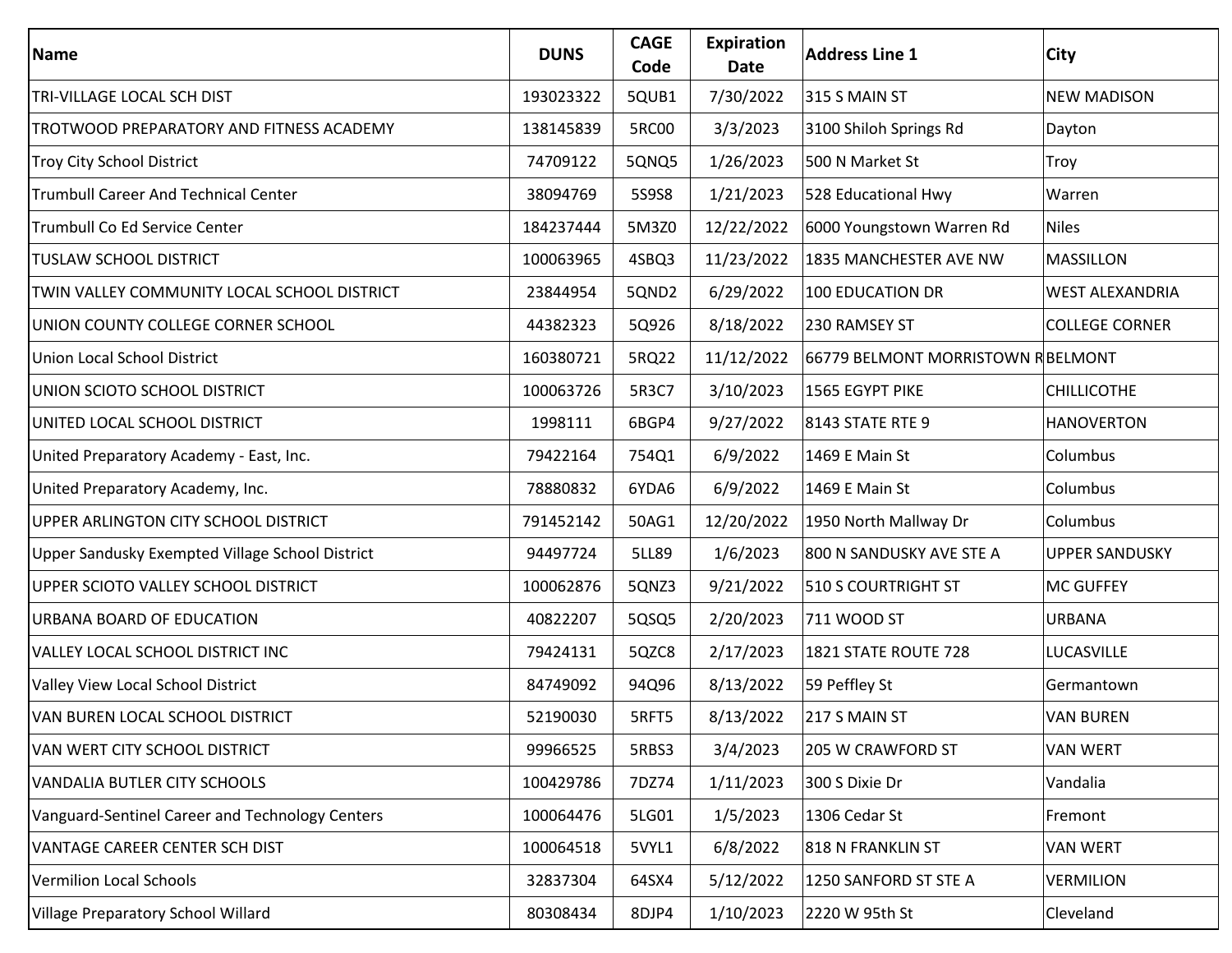| Name                                                 | <b>DUNS</b> | <b>CAGE</b><br>Code | Expiration<br>Date | <b>Address Line 1</b>    | City               |
|------------------------------------------------------|-------------|---------------------|--------------------|--------------------------|--------------------|
| Village Preparatory School Woodland Hills            | 78397193    | 8DK32               | 1/13/2023          | 9201 Crane Ave           | Cleveland          |
| <b>WADSWORTH CITY SCHOOL DISTRICT</b>                | 38098265    | 5RCD4               | 1/10/2023          | 360 COLLEGE ST           | <b>WADSWORTH</b>   |
| <b>WALNUT LOCAL TOWNSHIP SCHOOL DISTRICT</b>         | 100062611   | 5Q5Y8               | 8/11/2022          | 11850 LANCASTER ST       | <b>MILLERSPORT</b> |
| <b>WAPAKONETA BOARD OF EDUCATION</b>                 | 81215097    | 64QZ1               | 10/28/2022         | 1102 GARDENIA DR         | <b>WAPAKONETA</b>  |
| WARREN COUNTY VOCATIONAL SCHOOL DISTRICT             | 100446962   | 6BMW4               | 3/7/2023           | 3525 N STATE RTE 48      | <b>LEBANON</b>     |
| Warren Local School District Inc                     | 99517971    | 4X6M0               | 12/16/2022         | 220 SWEETAPPLE RD        | <b>VINCENT</b>     |
| <b>WASHINGTON LOCAL SCHOOLS</b>                      | 63706154    | 5R1E6               | 4/19/2022          | 3505 W LINCOLNSHIRE BLVD | <b>TOLEDO</b>      |
| Washington Nile Local School District                | 55715239    | 5R7N1               | 6/2/2022           | 15332 Us Hwy 52          | <b>PORTSMOUTH</b>  |
| <b>WATERLOO LOCAL SCHOOL DISTRICT</b>                | 94488673    | 5R6L5               | 10/15/2022         | 1464 INDUSTRY RD         | <b>ATWATER</b>     |
| <b>WAVERLY CITY SCHOOL DISTRICT</b>                  | 49014913    | 6LVL7               | 11/16/2022         | 1 TIGER DR               | <b>WAVERLY</b>     |
| <b>Wayne County Joint Vocational School District</b> | 23790173    | 5Y5M6               | 7/12/2022          | 518 W Prospect St        | Smithville         |
| <b>WAYNE LOCAL SCHOOL DISTRICT</b>                   | 38725339    | 5LML6               | 7/19/2022          | 659 DAYTON RD            | WAYNESVILLE        |
| <b>WAYNE TRACE LOCAL SCHOOL DISTRICT</b>             | 46557880    | 5Q5J9               | 12/17/2022         | 4915 US RTE 127          | <b>HAVILAND</b>    |
| <b>WAYNESFIELD GOSHEN LOCAL SCHOOL DISTRICT</b>      | 876749847   | 5QCV7               | 1/20/2023          | 500 N WESTMINSTER ST     | WAYNESFIELD        |
| <b>Weathersfield Local Schools</b>                   | 80158413    | 5AT40               | 12/28/2022         | 1334 Seaborn St          | MINERAL RIDGE      |
| <b>WELLINGTON EXEMPTED VILLAGE SCHOOLS</b>           | 75703439    | 5RBK2               | 10/14/2022         | 627 N MAIN ST            | <b>WELLINGTON</b>  |
| <b>WELLSTON CITY SCHOOL DISTRICT</b>                 | 55299598    | 4Q417               | 3/18/2023          | 1 E BROADWAY ST          | <b>WELLSTON</b>    |
| <b>WELLSVILLE LOCAL SCHOOL DISTRICT</b>              | 800532397   | 5RCC5               | 9/17/2022          | 929 CENTER ST            | WELLSVILLE         |
| WEST BRANCH LOCAL SCHOOL DISTRICT BOARD OF EDUCATION | 21157656    | 5TNC6               | 2/28/2023          | <b>14277 MAIN ST</b>     | <b>BELOIT</b>      |
| <b>WEST CLEVELAND DROP BACK IN</b>                   | 962293523   | 625Z6               | 8/2/2022           | 3167 FULTON RD           | <b>CLEVELAND</b>   |
| West Columbus Drop Back In                           | 962292871   | 625Z3               | 8/2/2022           | 640 Harrisburg Pike      | Columbus           |
| <b>West Geauga Schools</b>                           | 143483084   | 5QZD8               | 3/11/2023          | 8615 Cedar Rd            | Chesterland        |
| <b>WEST MUSKINGUM LOCAL SCH DIST</b>                 | 79433793    | 5R6L0               | 9/23/2022          | 4880 WEST PIKE           | ZANESVILLE         |
| Western Brown Local School District                  | 100816263   | 65NL0               | 1/27/2023          | 524 W Main St            | Mount Orab         |
| <b>Western Buck Eye Educational Services Center</b>  | 193024916   | 4CSZ7               | 12/17/2022         | 900 Fairground Dr        | Paulding           |
| <b>WESTERN RESERVE LOCAL SCHOOL</b>                  | 138836007   | 5R3K9               | 2/9/2023           | 3765 US RTE 20 E         | <b>COLLINS</b>     |